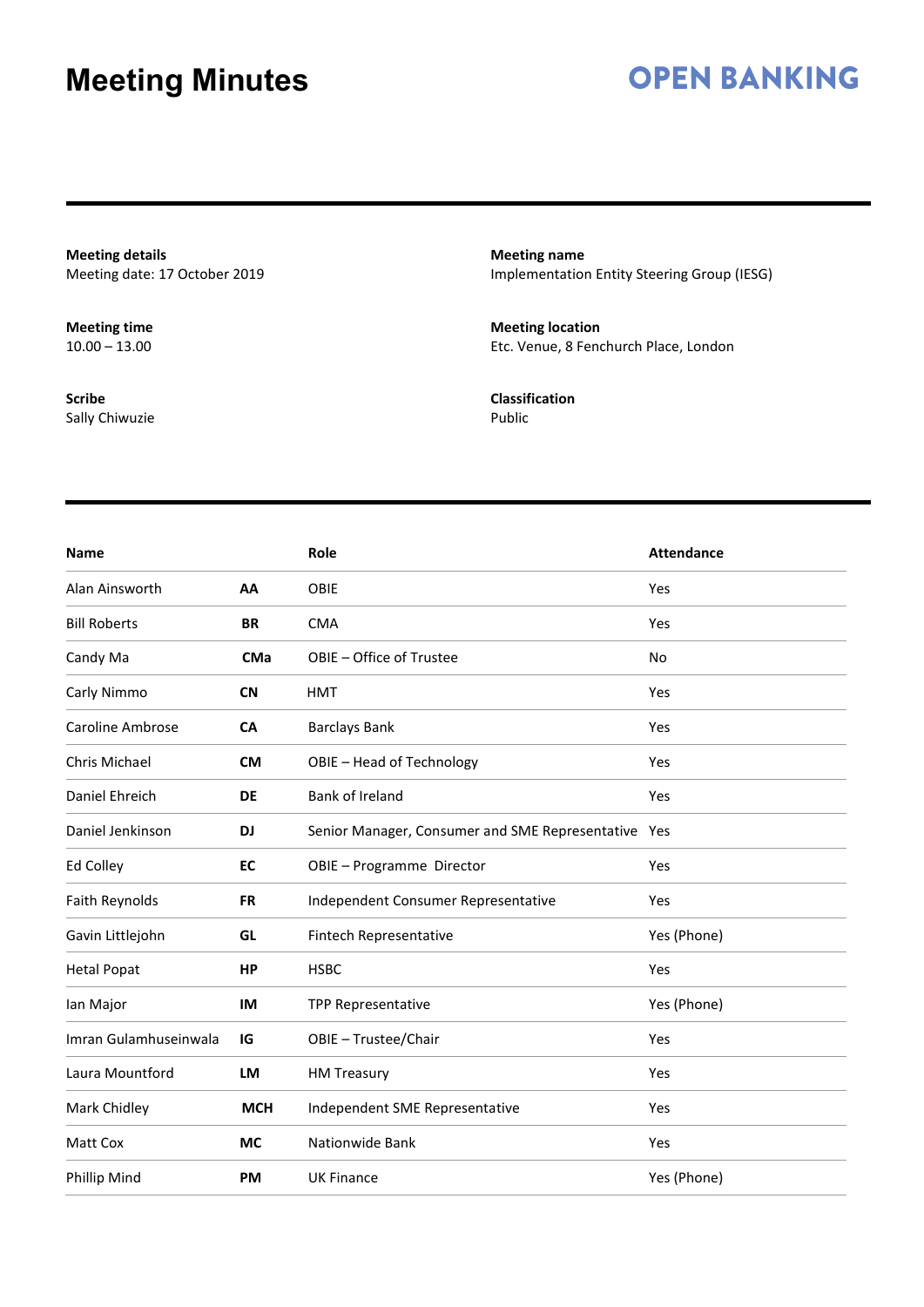### **OPEN BANKING**

| <b>Robert White</b> | <b>RW</b> | Santander                                      | Yes                                   |  |  |  |
|---------------------|-----------|------------------------------------------------|---------------------------------------|--|--|--|
| Roy Hutton          | <b>RH</b> | <b>Allied Irish Bank</b>                       | Yes (Phone)                           |  |  |  |
| Sally Chiwuzie      | <b>SC</b> | <b>OBIE IESG Secretariat</b>                   | Yes                                   |  |  |  |
| Simon McDougall     | SM        | Information Commissioners Office (ICO)         | <b>Yes</b>                            |  |  |  |
| <b>Thaer Sabri</b>  | TS        | Electronic Money Association (EMA)             | Yes                                   |  |  |  |
| Vicki Hassan        | VH        | Danske Bank                                    | Yes (Phone)                           |  |  |  |
| <b>Apologies</b>    |           |                                                |                                       |  |  |  |
| <b>Name</b>         |           | Role                                           | <b>Delegate</b>                       |  |  |  |
| Daniel Elreich      | DE        | Bank of Ireland                                | Oonagh<br>(OK)<br>Koeppern<br>(Phone) |  |  |  |
| Daniel Globerson    | DG        | Royal Bank of Scotland                         | Stephen Wright (SW)                   |  |  |  |
| Paul Horlock        | PH        | Stakeholder Engagement, Standards and Strategy | N/A                                   |  |  |  |
| Rebecca Langford    | <b>RL</b> | <b>FCA</b>                                     | Kat Cloud (KC)                        |  |  |  |
| Stephen Smith       | SS        | Lloyds Banking Group                           | Richard Rous (RR)                     |  |  |  |
| Will Curley         | <b>WC</b> | <b>Tesco Bank</b>                              | Stuart Pratt (SP) (Phone)             |  |  |  |

### **No. Agenda item**

#### **1.a – 1.b HOUSEKEEPING: MINUTES AND ACTION LOG**

- 1.1. **IG** welcomed IESG members in the room and on the phone.
- 1.2. **IG** stated that revisions to the minutes were received and incorporated, with nothing contentious to note, and on that basis, **IG** approved the minutes for the IESG of 05 September 2019.

Vicki Hassan **VH** Danske Bank Jonathan Glover **(JG)** (Phone)

#### *APPROVAL - IESG\_APR\_LOG\_055 - September IESG Minutes - Comments received and incorporated, IG approved the minutes from the IESG of 05 September 2019.*

- 1.3. **IG** moved on to discuss the open actions, inviting people to walk through from slide 23 *(Note: action updates are documented on page 4, with additional comments captured below).*
- 1.4. With regards to Action #223 *(Programme Update – Dispute Management System – DMS*), **IG** explained to IESG members that there are outstanding points (particularly with regards to Hogan Lovells) that will form the basis of agenda item (2.a) for noting. **IG** closed this action stating that additional actions will be captured as new actions.
- 1.5. With regards to #224 *(Programme Update – implementation update),* **IG** reminded IESG members that this was a request for a high level programme update which is in discussion with the CMA and would form the basis of an agenda item at the IESG meeting on 19 November 2019.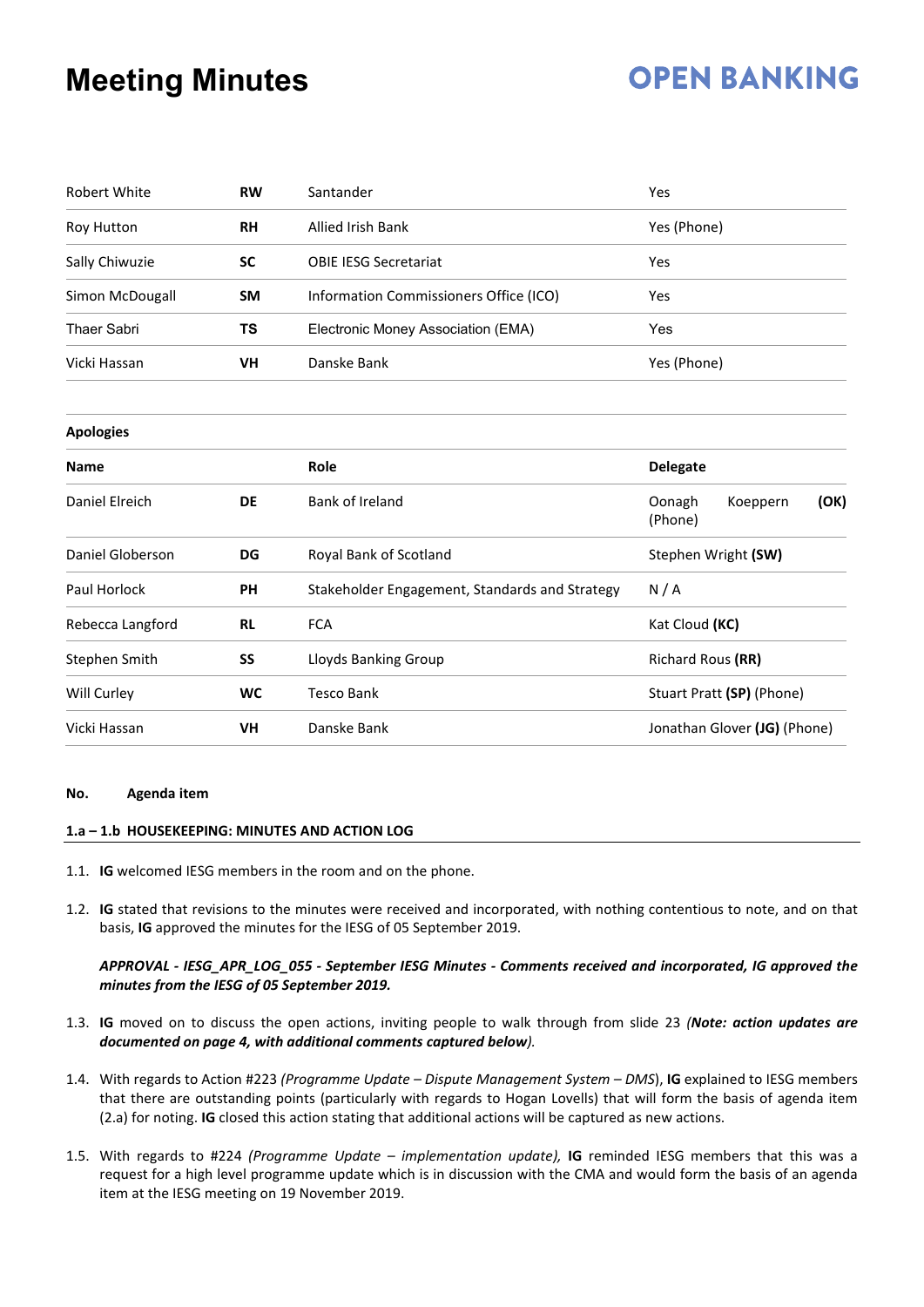## **OPEN BANKING**

1.6. With regards to #225 *(Programme Update – workshop on P8)*, **IG** informed IESG members that **AA** canvassed relevant stakeholders for opinions and it was decided at the bilaterals that an explanatory memo would suffice for a speedy resolution. **AA** explained that this was discussed briefly at PMG on 15 October 2019 as well as bilaterally. **IG** added that if after the memo has been sent, IESG members still believe that a workshop is required, then that would then be taken into consideration; in which case a new action would be created. In the meantime, **IG** confirmed with **AA** that the memo would go out to IESG members over the next few days, adding that the action could be closed.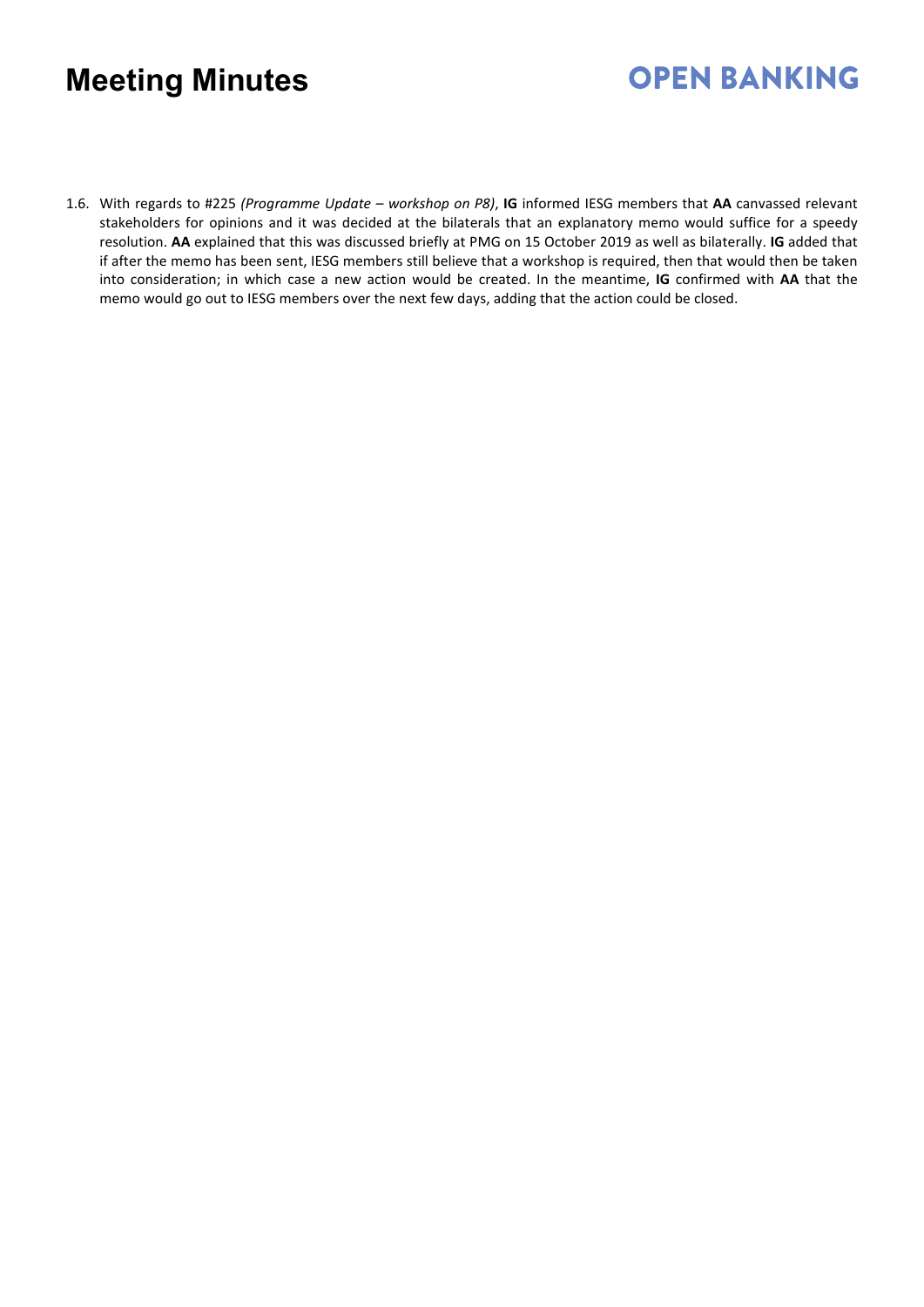### **OPEN BANKING**

#### **ACTIONS**

| <b>Action Number</b> | Date<br>Raised | Owner | <b>Description</b>                                                                                          | <b>Notes</b>                                                                                                                                                                                                                                                                                                                                                                    | <b>Target Date</b>       | <b>Status</b> | <b>Date Closed</b> |
|----------------------|----------------|-------|-------------------------------------------------------------------------------------------------------------|---------------------------------------------------------------------------------------------------------------------------------------------------------------------------------------------------------------------------------------------------------------------------------------------------------------------------------------------------------------------------------|--------------------------|---------------|--------------------|
| IESG 2019 301 223    | 05/09/2019     | EC    | Programme Update - DMS - EC to share<br>due diligence re third party suppliers with<br><b>IESG members.</b> | Update $17/10$ – This is now closed.<br>Update $09/10$ – This is covered as part of agenda item 2.a in<br>the October IESG pack. Propose to close.                                                                                                                                                                                                                              | 30/09/2019               | Closed        | 17/10/2019         |
| IESG_2019_301_224    | 05/09/2019     | IG    | Programme Update - IG to give a post<br>implementation update on the status of<br>Open Banking.             | Update $09/10$ – IG to review summary implementation<br>update with the CMA. Carry forward to November IESG.                                                                                                                                                                                                                                                                    | 19/11/2019<br>17/10/2019 | Open          |                    |
| IESG 2019 301 225    | 05/09/2019     | AA    | <b>Programme Update - Workshop on P8 to</b><br>be organised to clarify points on<br>implementation.         | Update 17/10 - This is now closed.<br>Update $09/10 - P8$ has been designed to enable ASPSPs to<br>deliver parity between their direct channels and the Open<br>Banking channel for exemption handling, this is a<br>functionality requirement. OBIE is discussing this in the<br>bilaterals with each CMA9 and will clarify requirements at<br>the next PMG. Propose to close. | 17/10/2019               | Closed        | 17/10/2019         |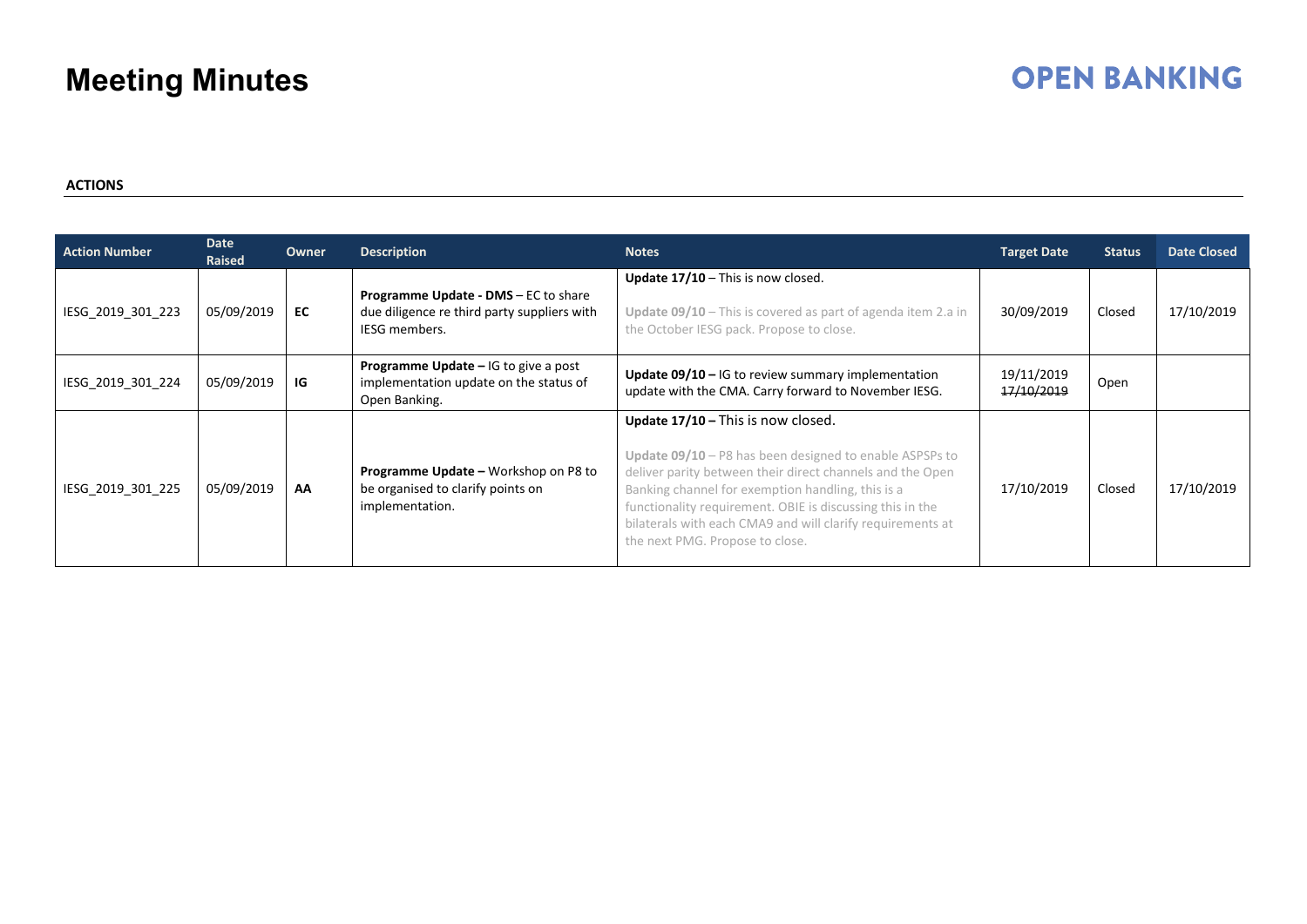### **OPEN BANKING**

#### **1.c PROGRAMME UPDATE**

#### *1.c.i OBIE STATUS REPORT*

- 1.7. **IG** introduced the programme update section stating that it is in two halves as usual the first looking at OBIE and the other, the CMA9. **IG** invited **EC** to walk IESG members through with high level comments, after which questions around the table would be taken.
- 1.8. **EC** stated that there are a few items that will be coming to the IESG forum; these are at various stages of consultation. As an overall message, **EC** stated that progress is being made, hence the trending RAG status is green. **EC** explained that one of the key things to note is that the CoP/CRM and the CoP capabilities are in two phases. **EC** stated that the first phase is for the directed six and any other firm that decides to join in within a similar time frame, while CoP phase two extends to non ASPSPs that could be PISPs or other parties like head office collection accounts, building societies, etc. **EC** explained that **CM** would be discussing the importance of the work that is being undertaken with CoP and CRM and how that affects the APIs in the PISP journeys as part of agenda item 2.b as a verbal update.
- 1.9. **IG** pointed out two elements:

1.9.1. OBIE's support of Pay.UK to help with the implementation (has nothing to do with the OB Order); and 1.9.2. The impact of CoP journeys in PISP and CBPII (has to do with the OB Order).

**IG** explained that the aim is to keep these two elements distinct. **IG** added that the contract with Pay.UK governs the work required for CoP Phase 2 and some elements of the service contract that would be required to support CoP; however, the contract has yet to be signed.

- 1.10. **FR** suggested that OBIE should engage LSB re the actual code as there is a connection between Confirmation of Payee / how it is delivered and how this might be translated into the code. **CM** confirmed that this relationship has been established.
- 1.11. As there were no further questions on slide 25, **IG** moved the agenda on to slide 26 a one pager perspective on the CMA9 status of build. **EC** stated that the vast majority of the deliveries are fully complete, with some wellplanned and controlled activities to be delivered over the next couple of months – international payments, bulk payments in very niche areas, etc. – these are not affecting the update of TPP propositions or the delivery, but will make these capabilities available to the TPP community.
- 1.12. **EC** explained that the Red RAG status items are associated with delays to the Cater Allen migration to their new platform. In terms of App to App, **EC** explained that a couple of firms are still on directions with activities progressing - in particular, Bank of Ireland and HSBC (Marks and Spencer sub brand).
- 1.13. **IG** asked for an update on P2 and P8 which are leading to Red RAG statuses in the penultimate column of slide 26. **EC** explained that some firms have committed to their time lines, while others are still in discussions about exact dates, and one firm is considering if to implement.
- 1.14. **FR** asked how this maps to the PSU rates of abandonment and completion in the journeys. **EC** explained that part of this conversation will be picked up under discussions on the KPIs, however, in terms of conversion rates, Santander has deployed their App to App in the last month which has had an uptake in conversion rates. **EC** added that the implementation of the capabilities which everyone in the ecosystem has been working on has an impact on successful conversion for consumers.
- 1.15. **RW** explained that App to App has had a positive upturn in terms of the conversion of drops. **RW** added that the feedback from the TPPs is positive, whilst still trying to work out what acceptable tolerance is for those that progress and those that choose not to progress. **EC** agreed, stating that this is relevant because in terms of the propositions, the motive for the consumers to go through the process is different – lending for example comes with more motivation than other propositions. **IG** agreed, stating that the functionality is not driving the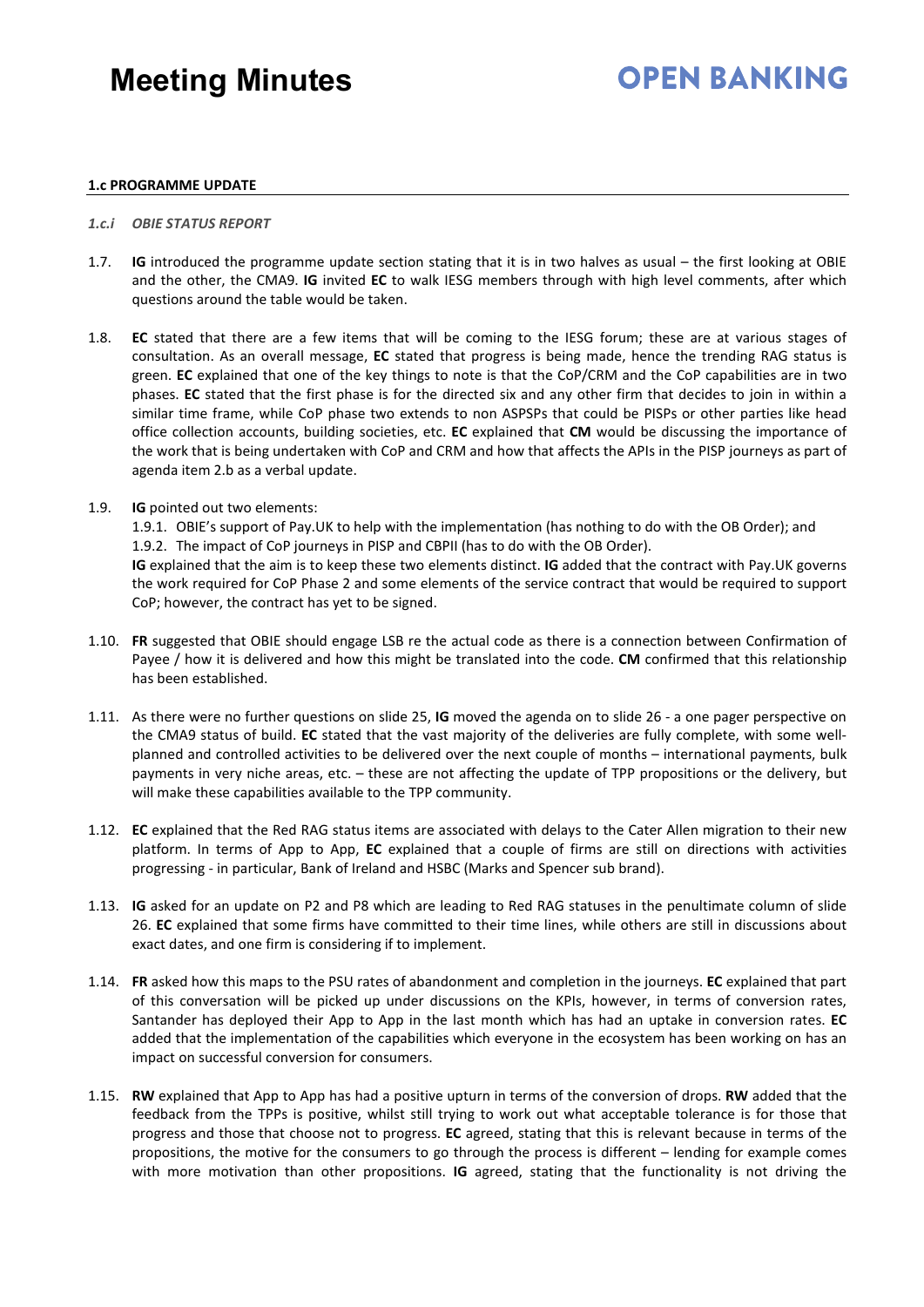### **OPEN BANKING**

conversion, particularly in terms of international payments, BACs, etc. – it is much more around customer experience, performance and availability.

- 1.16. **IG** added that there needs to be a discussion around the Customer Experience Guidelines (CEG) and Functional Conformance in terms of plans over the next fortnight. On CEG's, **EC** stated that this has undergone a thorough review in terms of all the guidelines, including the actual implementations, and a summary of progress / additional actions will be published on the website. Individual firms associated with all of the CMA9 will receive Trustee letters explaining what these updates are and how implementations will be affected. **EC** added that there are still some anomalies to be resolved, however, majority of have definite resolution dates. **IG** confirmed to IESG members that these will be tailored letters and will be sent out within the next week.
- 1.17. In terms of the aggregated information to be published on the website, **RW** questioned whether the banks would be colour coded in line with RAG Status. **EC** explained that format of images remains to be decided; however, it will probably contain some RAG status information which will be associated with features of the CEG. **RW** asked if this would be on an aggregate rather than individual institution level. **EC** stated that it will have some individual level information. **RW** asked if it will read warning messages in authentication processes. **EC** stated that it will be associated with the CEG guidelines, as opposed to CRM messaging. **IG** confirmed that the point of the CEG is to have an objective checklist, and therefore, individual checklist levels (circa 30) can be seen in terms of 'pass', 'fail' or 'agreed to resolve' – this information will be colour coded. **IG** added that the letters, including content for publication will be shared within a week, and there will be ample opportunity for the banks to feedback ahead of publication. **HP** commented on the fact that the final clause of the letter asks the CMA9 to notify the OBIE of any changes to customer journeys for approval, stating that this is a broad obligation and asked if the 'material' could be qualified better because as the CEG guidelines are binding, it seems unnecessarily bureaucratic to inform the OBIE of every small change. **IG** agreed that this request could be accommodated. **CA** was happy with the letter, but stated that the lawyers at Barclays have some questions about the legality of some of the content. **IG** stated that many helpful bilaterals have led to resolutions, albeit there being some outstanding points for clarification.
- 1.18. With regards to the wording, **RW** stated that there is a requirement to be cautious around what is published against the CMA9 to avoid unnecessary tension. **RW** stated that there would be discomfort if, for example, Santander was published as Red for something that is still in discussion with the FCA and others. **IG** stated that the Order places additional requirements on the CMA9; however, there is a need to ensure that nothing within the Order contravenes regulations or laws. **IG** added that the team will look into the best way of presenting this information.

#### *ACTION - IESG\_2019\_301\_227 - Programme Update - Customer Experience Guidelines - Letters - The CEG letters*  will be sent out to the CMA9 within a week, the content of the letter will *include details of what is being scheduled for publication to the wider market. Due Date – 08 November 2019*

- 1.19. In terms of functional conformance, **EC** stated that a number of firms are reasonably close on AIS, at least one has passed, but it is not complete; PIS is not complete and this demonstrates to the ecosystem that the nonCMA9 outstrip the CMA9. **EC** stated that it is important to:
	- 1.19.1. Determine compliance of this with the APIs; and
	- 1.19.2. Provide a level of certainty around the new version for the TPPs.
- 1.20. Moving on to the KPIs, **IG** expressed frustration at the continuous delay in getting quality data in on time. The IESG pack should include September data, but this has not been received. **IG** stressed that quality and timeliness are part of the Order, especially as a lot of third parties with real customers are beginning to use this data outside of the testing environment. **IG** added that as it is now twenty months since release 1, there is a need to ensure these performance metrics reflect what good looks like.
- 1.21. **EC** made some observations on the process, stating that the CMA9 (not all) as a collective struggle with due date, with one or two missing the deadline by at least a couple of days every monthly cycle. Other than being late, **EC** explained that the data does not pass quality checks which result in further returns – returns typically take  $3 - 5$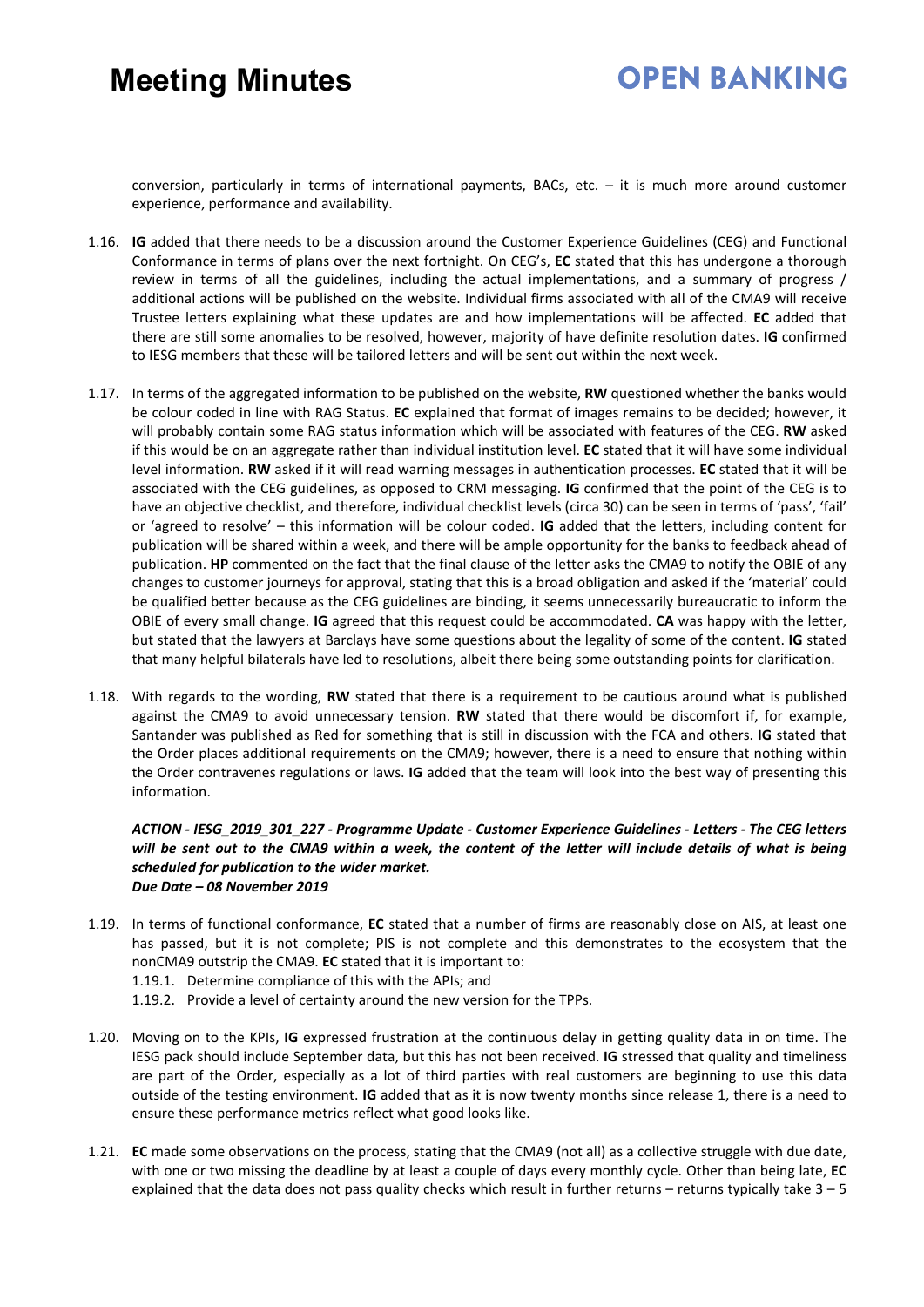### **OPEN BANKING**

days after the problem has been identified. **EC** stressed the need to ensure the process becomes industrialised and robust. Upon reflection, **EC** explained that a number of firms still use manual processes, **EC** encouraged the CMA9 to use automated systems ASAP to enable and improve routine action without the need for manual intervention, thereby improving the quality. **EC** concluded by emphasising the two things required of the CMA9. 1.21.1. Automation - making sure the data is right; and

- 1.21.2. Continuity making sure the data is available.
- 1.22. **IG** stressed the need to be confident in the quality and timeliness of the data as there is a need for performance to be good, therefore, improvements to plans have to be done more proactively to ensure the problems are annihilated. **IG** stated that the OBIE team has allowed a period of settlement, so there should be renewed emphasis on performance - this is the key message from the Trustee.
- 1.23. **HP** stated that September saw a real spike in SME traffic driven by primarily by Xero and Open Works, the largest TPP HSBC is working with, overtaking Yolt and other retail use cases. A number of features worth noting according to **HP** are: there are existing use case that SME customers have used for a many years, but Open Banking and the API route offers a faster, cheaper and more stable way of doing what they have done before; there is a high level of trust between the HSBC customer and the service provider and therefore, all the ingredients fit together nicely, which drives traffic and benefits everybody, including the banks. **HP** explained that it helps to reflect on where use cases have failed to get traction – is this about the perceived trustworthiness of the counterparties (in terms of new firms) or the genuine value being offered to the consumer? **IG** was grateful for this input, stating that he has had many conversations with Xero and Open Works and what they are doing is the migration from bilateral connections and the part of the rationale of the adjustment period was to allow for firms like this.
- 1.24. **MC** stated that the challenge on how APIs are treated as compared to digital is entirely fair, and that he is not aware of any reasons why dates should be missing. **MC** requested that this should be fed back to him to allow visibility on behalf of Nationwide. **MC** added that the presence of a feedback loop would be useful. **MC** stated that his understanding at the bilaterals is that the MI relative to the parity requirements for PSD2 would be reported on public websites, performance and availability of API channels relative to the digital channels will go live for the first time over the next couple of weeks and there appears to be a significant difference in the methodology that PSD2 has set out compared to the ones the firms are running with. The question, therefore, is whether this is correct and whether an alignment is required.
- 1.25. **IG** explained that there are so many KPIs to look at in order to assess whether the performance is sufficient and every KPI has a myriad of KPIs that sit underneath, to the extent that the 'K' in KPI has become somewhat meaningless. **IG** stated that nonetheless, for the sake of transparency and clarity, it would be better if the ecosystem did focus on a few headline numbers. **IG** added that this does not mean that Open Banking as a Programme would ignore all the other indicators, especially as this has undergone a thorough process to try and identify the relevant metrics for focus. **MC** stated that the specific PSD2 definition of availability is five errors within a minute across any of the Open Banking endpoints. From the Nationwide point of view, the methodology being deployed by OBIE is different for the same measure of availability, whereby it is five consecutive errors on any one endpoint. **MC** explained that this amounts to a significant difference because an endpoint with no traffic on it could be put live and it errors when tested, appearing like the whole channel is down when clearly that is not the case. **MC** stated that this means that there is a significant difference for the same KPI that is also required for PSD2 and this is worth looking at from an alignment point of view. **IG** explained that the right forum for that detailed definition of KPIs is through (referring to OBIE team) TDA. **CM** confirmed that it should go to TDA as this is a technical discussion that will affect not just the CMA9. **CM** explained that an update to the Operational Guidelines is imminent for the next milestone of 23 December 2019 and the guidelines contain the definition of the KPIs. **CM** suggested that as there are also some EBA clarifications which are relevant, and this presents an opportunity to pull these together and fix discrepancies. **SW** stated that this is not just a TDA conversation, but requires a one-off meeting as going back to **EC**'s point about automation, data is being drawn from different platforms to bring together to the system format which is becoming a manual process that is growing month on month; and as there is manual intervention, having a broader conversation about how production of MI could be improved would be helpful. **CA** agreed stating that there are differences in definition and to some degree, it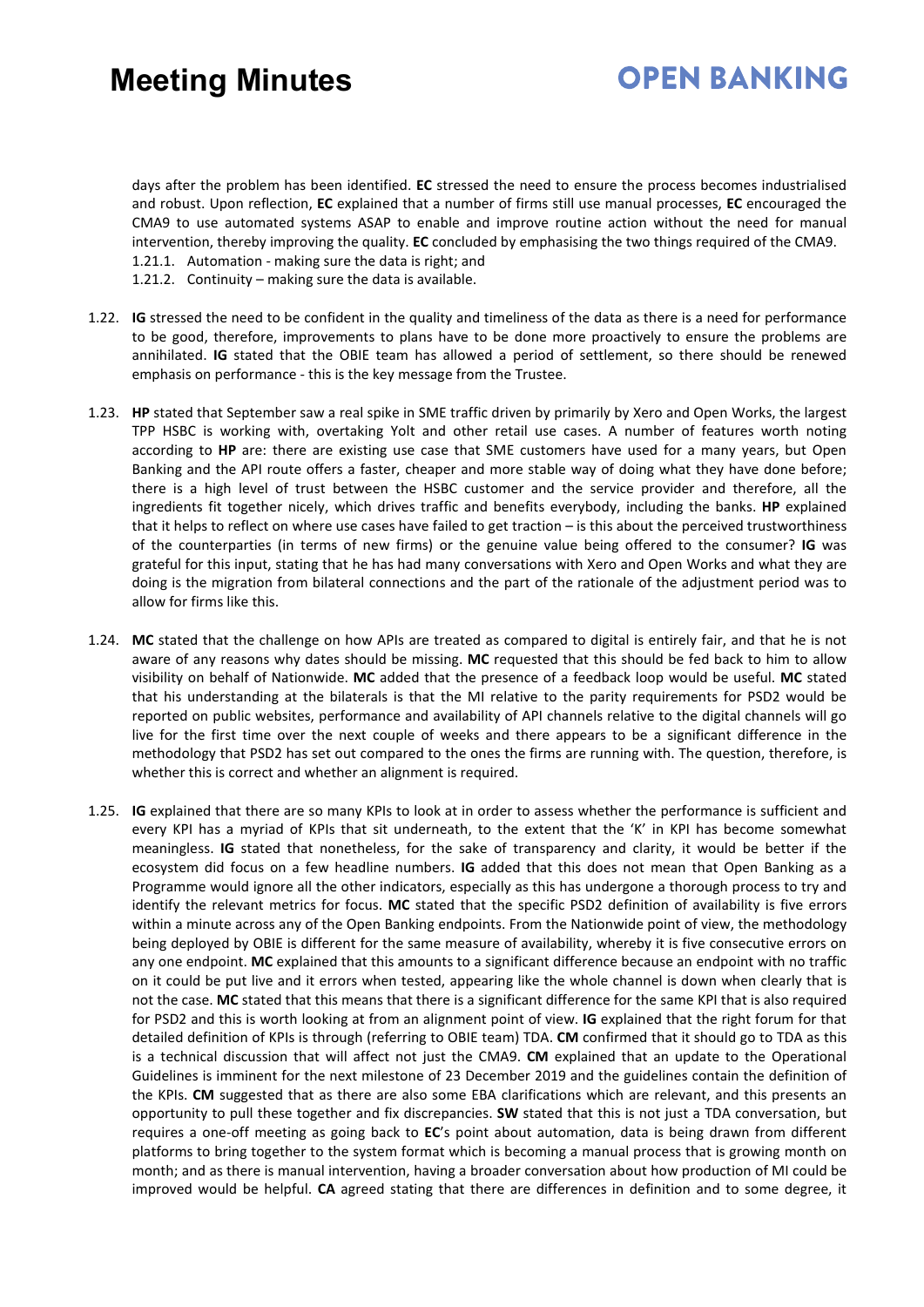### **OPEN BANKING**

might be better to recognise that there are two different definitions for availability measuring two different things. **CA** explained that the more the requirements change, the more complexities will be introduced, and therefore, a period of stability with the MI would be helpful to allow time to remove the manual intervention. **MC** explained that this has come to light because of PSD2 reporting that takes place this month. **CA** agreed, but it is one measure and it might be more productive to just recognise the difference, park it and focus on the day to day automation. **IG** agreed that there is attention required here; however, time has been spent on building this process, especially as an audit trail is required to identify the improvements in performance. **IG** explained that this is why what gets communicated, how it gets communicated, the KPI and supporting APIs are all required.

- 1.26. **GL** referred to slide 31 availability by brand, stating that Nationwide got an exemption to having to support an alternative channel and the figures reported on this slide do not seem to reconcile with that as the August figure of 94% availability would not be a compliant interface. **GL** wanted to know if Nationwide is still enabling alternate channel access, introduced SCA and any comments as to whether the figures reported in the slides are correct. **MC** asked to have an offline conversation with regards to the metrics in August as the reported metrics for August is 99.8% and confirmed that Nationwide is yet to enable SCA as they are leveraging the extension period offered by the FCA.
- 1.27. **IG** stated a reluctance to get drawn into making a decision right now in terms of standing up a new exercise on MI, however, **IG** thought the action should be to come back with a view of what to do in terms of tidying up the MI – change, automation, etc. at the next IESG on 19 November 2019. **IG** encouraged IESG members who have perspectives on what to do to approach **EC** directly on the aspects of MI that ought to be reviewed in that exercise. **EC** agreed, but commented on the definition – what makes an individual endpoint does directly corelate with the PSD2 definition, therefore reports should be based on the five times duration or interruption in service, and should not be because an endpoint has gone down. **EC** explained further that the difference is associated with where an endpoint has been taken offline due to a reported unavailability and there is no subsequent transaction to change it back to available. **EC** stated that as long as this is recognised along with the fact that this is a growing ecosystem, as the endpoints all get used over time and the volume increases (the number of API volumes have had a substantial increase compared to the numbers in the pack) and the volume of endpoint usage increases, that problem will disappear unless there is a real outage. In wrapping up this topic, **IG** modified the action to include a request for IESG members to send through thoughts and comments about things that can be used to create an agenda for a discussion around MI.

*ACTION - IESG\_2019\_301\_228 - Programme Update - MI - Improving the MI process and information quality, including eliminating synthetic authentication requests whilst providing TPPs and TSPs with critical real time information on aspects such as availability, performance and quality to be presented as an agenda item at the next IESG (19 November 2019) with all suggestions from IESG members to be sent through to EC by 01/11. Due Date – 19 November 2019* 

1.28. **FR** requested an opportunity to include PSU numbers as part of the MI discussion at the November IESG or have an out of cycle meeting as it would be good to understand how the numbers can change. **HP** stated that the data on slide 44 is entirely misleading especially where it is labelled *'authentication abandoned by PSUs'*. **HP** explained that it has been identified and agreed with the counterparty that for half of those across the entirety of the HSBC group that there is no PSU - these are pings to check the availability of endpoints and whilst they are entirely legitimate, they are not customer transactions and therefore, never translate into customer journeys. **HP** explained that until it is represented correctly, that this should be redacted from the pack. **IG** explained further that this information is new, therefore it is not published on the website – this might take a few months to settle down. **IG** reiterated the need to get the definitions right, the need to understand polling and also stated that the OBIE team is looking at this alongside pulling together its own capability to do some of this to prevent TPPs from having to do it. With regards to **HP**'s suggestion on redacting the data, **IG** stated that this bearing in mind that this information has been provided by the CMA9, this issue has been discussed with TPPs to enquire about their experience of consent success rates and for those TPPs that do not poll, there is an uplift to these numbers; each TPP will have its own success rates depending on how compelling the proposition is. On this basis, **IG** agreed that polling has an impact, however, the discrepancy across the CMA9 is double – the worst performing CMA9 member (of the big 6) is half that of the best. **IG** explained, therefore that there is something in the data that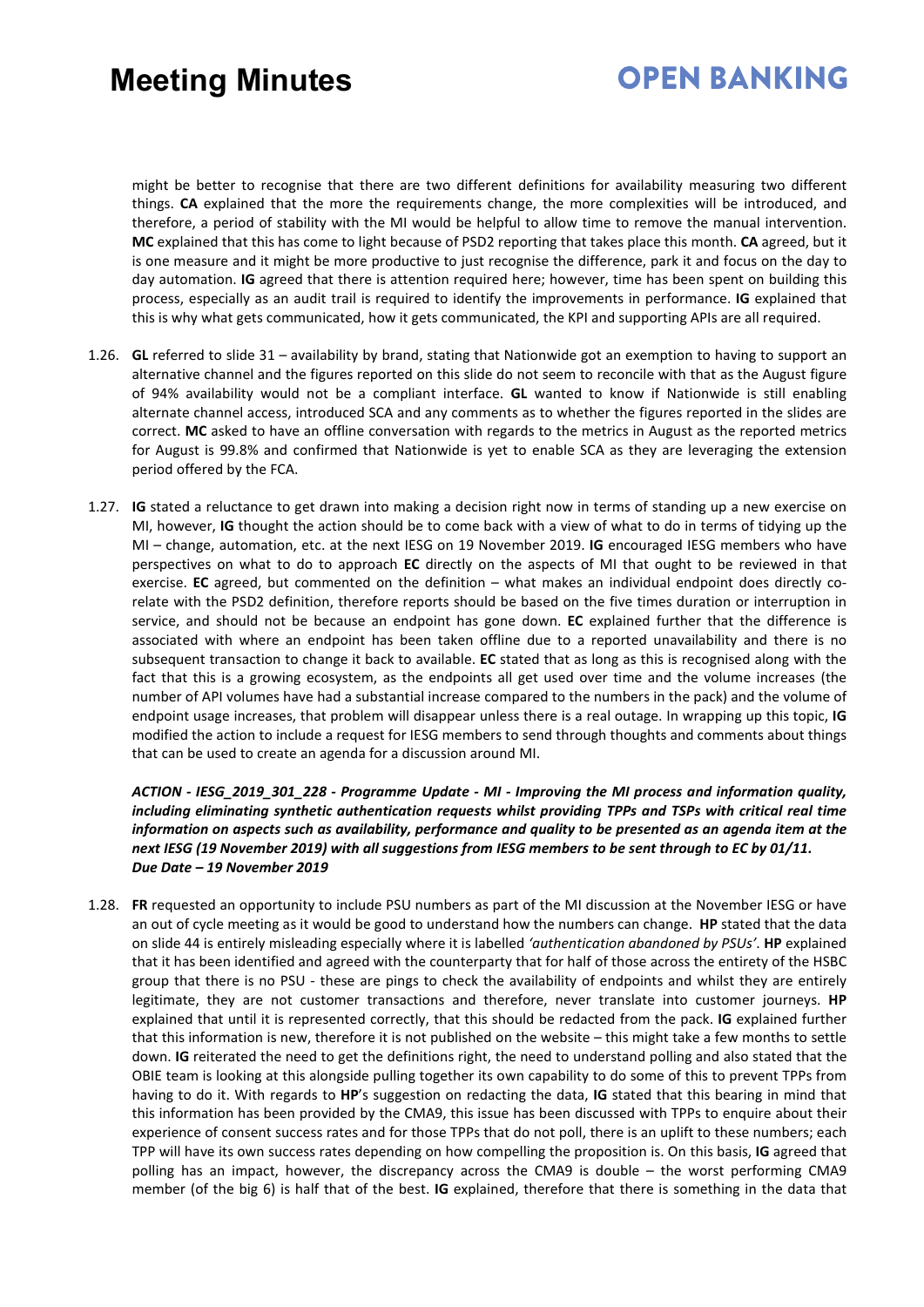### **OPEN BANKING**

needs to be understood while the information is evolving, however, this has been appropriately caveated, therefore it should not be redacted at this stage.

- 1.29. **CA** stated that Barclays has discovered from their second biggest TPP that they used the wrong URL for App to App, and as 70% of Barclays Open Banking customers are app only, this has produced a large number of failures. **CA** requested a discussion around this at the bilaterals. **IG** stated that a review of many of the metrics and the status of the programme is one of the action items that is being shared with the CMA and one of the outputs is that it would be helpful to conduct a root cause analysis on adoption rates across individual banks where on the face of it, they appear to be average. **IG** explained that there are some sensible reasons why that could be the case - poor implementation, lack of conformance to CEG or functional conformance, poor performance of the API. **IG** agreed that this should be discussed at the bilaterals. **CA** stated that her request to **GL** and the collective TPPs represented is to talk to the parties involved as sometimes it is a misunderstanding and the intention, is to solve all the root causes quickly and efficiently. In wrapping up the conversation, **IG** stated that there will be specific topics around adoption and consent success rates with individual banks at the IESG on 19 November 2019; the aim of this is to understand what the MI is trying to unravel, which may lead to other actions being taken.
- 1.30. **RW** reminded IESG members that in a past IESG meeting, there was a conversation about challenging TPPs, and requested an update on this discussion. **IG** explained that if OBIE could do polling on behalf of the ecosystem, then there would be no need for TPPs to do it. **IG** added that there have been discussions with a particular TPP on how to help OBIE determine its own performance metrics, there is also provider that can offer some of that polling capability to the OBIE. **RW** thought that the conversation was around preventing polling. **EC** explained that this is outside the perimeter of PSD2 as there is no customer; this is the reason for the authentication / abandonment rates. With regards to whether TPPs should be polling or not, **IG** stated that the OBIE cannot have a view about this.
- 1.31. **FR** expressed an interest in the FCA view on what is inside and outside the perimeter as a separate issue, and if a PSD2 activity is being undertaken but is not providing a direct customer service, does that mean that this is unregulated but the access can be granted? **EC** explained that within this context, there is no customer involvement. **EC** explained that OBIE providing a monitoring service will not resolve the problem; the service provider needs to interact with the TPPs (both inbound data and outbound service) so that the TPPs can real time check on the availability and performance quality of the ecosystem and return that response in one place. **IG** stated that it would be great to obtain TPP buy-in so as not to incur unnecessary expenses. **EC** agreed, stating that for this reason, it has to be consultation with the TPP community, as well as getting data from the TPPs themselves, including TPPs who are amongst the CMA9. In the context of performance and availability, **EC** reminded IESG members that the requirement for AIS and PIS are different from the point of view of TPPs. **EC** expressed a concern that a high level of availability monitoring on AIS as is seen at the moment will get significantly higher with PIS. **IG** asked if there is a process within OBIE for undertaking this consultation on polling with TPPs. **EC** explained that there is a process, including a series of soundings being undertaken to understand some of the issues to construct a consultation. **EC** added that a number of the CMA9 have been engaged on this at the bilaterals about the concept and hopefully, will be getting feedback from them which will enable a proper consultation to emerge later on in the year. **IG** stated that it would be good to track this by way of a short update on progress at the IESG of 19 November 2019 so that the component parts and timings for the consultation can be understood*. (This is being tracked alongside action #228 above).*
- 1.32. **IM** proposed an interim solution to the problem if TPP buy-in is established essentially to differentiate the test traffic using basic TPP polling apps that will explain that it is not a real activity and then it could be removed from the MI. **IG** expressed an interest in quick fixes. **EC** stated that this would not necessarily solve all the use cases, but happy to take suggestions.
- 1.33. **IG** drew a line under this agenda item, stating that the action to provide an update at the next IESG is now captured.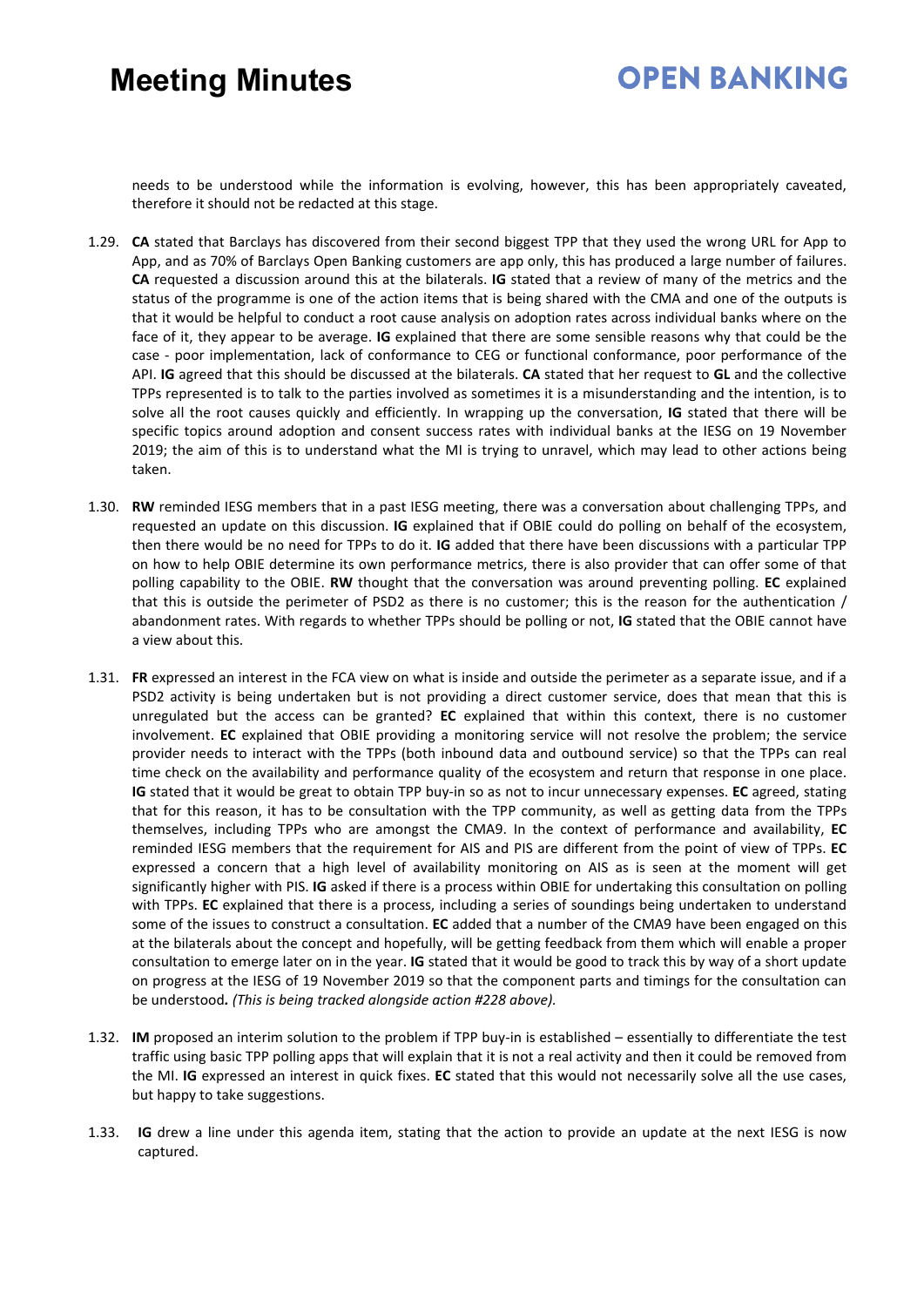## **OPEN BANKING**

#### **2.a Dispute Management System (DMS) Update**

- 2.1. **IG** introduced the paper stating that this has been discussed at PMG. **EC** explained that due diligence and the actions / activities that have been undertaken by the OBIE fall into two parts:
	- 2.1.1. The original supplier selection; and
	- 2.1.2. The contract.

The OBIE will exercise rights under the contract to undertake reviews in order to understand the actual implementation and there will be a continuous review of due diligence at the various levels as the capabilities come into service. **EC** informed IESG members that there is due diligence around the data privacy arrangement and the agency status which have been externally reviewed by Hogan Lovells; some finessing is required, following which it will be distributed to the CMA9 first and then to IESG. Going back to a general approach to due diligence and supplier management (the same process has been in place for a year and a half for all OBIE suppliers), **EC** explained that a view is taken each quarter, which goes into the Security and Fraud Working Group with oversight recommendations from the BSI. **IG** stated that it will be difficult for IESG members to react until they have read the Hogan Lovells report, therefore, **IG** welcomed questions for clarification around the approach and process, and adding that otherwise, the action is to get the Hogan Lovells report out over the next few days. **EC** explained additionally that the Security and Fraud Working Group will review all the output – this is in the process of being set up.

#### *ACTION – IESG\_2019\_301\_229 – Dispute Management Systems (DMS) - Hogan Lovells report to be distributed to IESG members by EC following OBIE internal governance reviews. Due Date – 08 November 2019*

- 2.2. **CA** requested a collective meeting to discuss questions raised by the Barclays legal team. **MC** and **RR** agreed. **EC** believed all the questions have been answered; therefore, the right approach is to send out the Hogan Lovells due diligence report bilaterally as it would be a good forum to discuss any residual themes. **IG** stated that if after the bilaterals, the CMA9 believe that there still needs to be a group discussion, then this should be escalated to the Trustee.
- 2.3. **FR** requested a demo as this is now live, **EC** agreed.

#### **2.b Confirmation of Payee (CoP) Update**

- 2.4. **IG** introduced the paper on Confirmation of Payee (CoP), stating that this will be a succinct verbal update from **CM**, followed by Q and A.
- 2.5. **CM** stated firstly that the OBIE team has been working closely with Pay.UK on this, including a workshop held in October which was widely attended. **CM** added that out of the workshop arose the need for several potential solutions, not just the default positions previously assumed - i.e. the CoP call is done by the bank and everything is displayed in a redirect flow in the bank interface. **CM** stated that the team is working towards clarifying gaps in the next iteration of the Standard regarding how CoP fits into a PISP journey; this will be catered for in the 23 December publication of 3.1.4. **CM** stated that there is an intersect and potential overlap between this and CRM, and there have been discussions with LSB and PSR around what further guidance might be needed to the code and how that could relate to and/or interact with PISP flows and this is working to the same timelines. **CM** stated that this will include clarifications around Customer Experience Guidelines (CEG) as well.
- 2.6. **IG** stated that the OBIE team and Pay.UK are working on this together, but with broad representation from stakeholders. **CM** agreed - the last workshop had 150 attendees from across the industry, including Pay.UK running the workshop and OBIE facilitating. **CM** added that at the moment, these are initial discussions, but the team is looking at guidance to support the code, and as soon as the detail of what that might look like for customer journeys and PISP flows, a wider group will be involved.
- 2.7. **FR** stated that she joined the workshop which provided the opportunity for some Q and A, and would be keen to engage with the LSB as she sits on the advisory group. **FR** stated that other than bank representatives who are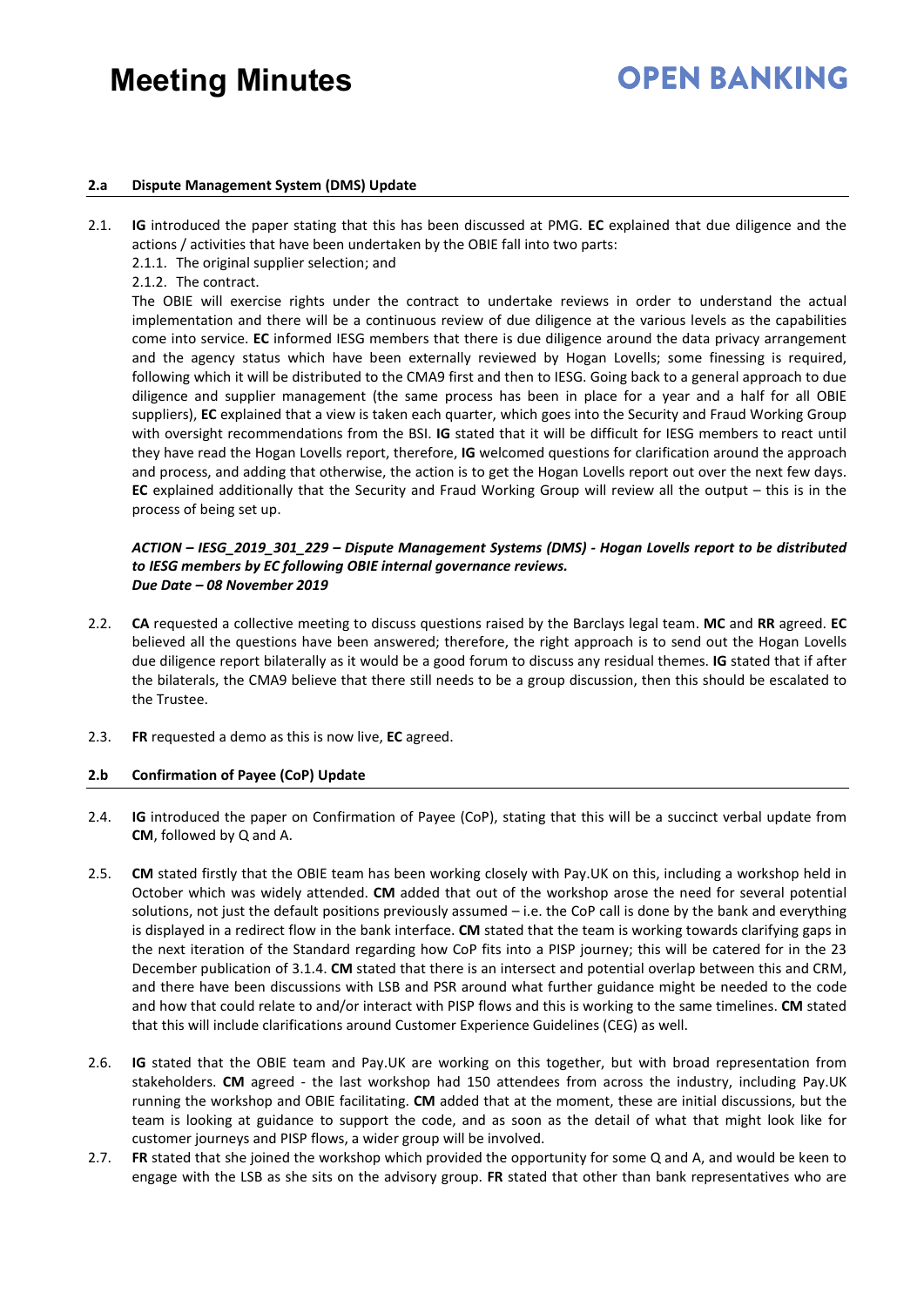### **OPEN BANKING**

actually financial crime representatives, there is a lack of understanding of PISP within that space. **FR** raised two issues:

2.7.1. The ecommerce journey and how that gets settled and where liability falls - **FR** stated that she is trying to ensure that liability does not fall to the consumer on CoP; and

2.7.2. The full journey that people undertake, especially around the friction caused if one has to start the journey all over again - **FR** talked about minimising this as much as possible because CoP could bring a significant disruption and when this is done twice, the friction is likely to result in an unhappy pathway.

In response to **FR**'s comments, **IG** stated that the team needs to be careful not to inadvertently unwind the benefits of the journey that has been created in PISP.

- 2.8. **CM** explained that there are different use cases for both CoP and CRM, be it a payment to an unknown person, payment to a friend, payment to a merchant – there are also different types of PISPS (banks acting as PISPs, big PISPs, and small PISPs) coming into the market. On this basis, **CM** stated that the solution has to be holistic.
- 2.9. **SW** asked CMA9s who have banks in the Channel Islands and Isle of Man with regards to the scope of CoP, does this extend to these two locations because they use faster payments and the same schemes, as if not, that would require a directory change to expand the directory for non EU jurisdictions for phase 2.
- 2.10. **RH** explained that there is a conversation at the EU level about having CoP for Swift payments, although this is early days with no timelines to confirm.
- 2.11. **IG** stated that there are 2 elements to this:
	- 2.11.1. What does CoP and CRM look like in a PISP journey:
	- 2.11.2. What are we doing to support Pay.UK in the delivery of CoP?

**EC** stated that this issue has come up. From the OBIE team's perspective, this is a tripartite arrangement – Participants and OBIE, Pay.UK and OBIE, OBIE and participants – for the on-going provision of directory services to support CoP In the context of the Channel Islands, **EC** explained that if Pay.UK confirms a participant in the Channel Islands, the current directory structure means that it would not be as an ASPSP, it would be a CoP only role, therefore, the Channel Islands would be available as would any other jurisdiction. The issue is whether Pay.UK will authorise as a CoP provider in those jurisdictions.

- 2.12. **IG** commented that if Pay.UK determines that it would work for the Channel Islands, the directory will be configured easily. **SW** reiterated that the question is for the CMA9 as Pay.UK has not been clear in their communications around this, adding that if the CMA9 could collectively raise this, then the answer could become clearer. **IG** left that to the CMA9 to figure out in their prospective forums.
- 2.13. With regards to CoP phase 2 and PISP journeys, **CA** stated that Barclays is struggling with the timelines, explaining that Pay.UK informed Barclays that this is a Q3 2020 piece, and **CM** is expecting to have an agreed set of processes going into the Standards in December. **CM** corrected the view, stating that in terms of the Standards, the publication in December will be an update. **CA** stated that this should wait until the end state is known before it is put into the Standards because otherwise it gets very confusing in terms of who is implementing what. **CA** thought it would be useful to have a joint OBIE / Pay.UK timeline that state the overall agreement.
- 2.14. **FR** reminded IESG members that the advisory group is meeting and the bigger question is whether CRM applies to PISPs and if it does not, will a CoP be applied?
- 2.15. **IG** explained that the reason for speeding this up is that some of the timelines for other deliverables coalesce more quickly than OBIE is able to move, once published, it becomes hard to influence them. **IG** referred to two separate timelines:

2.15.1. a CoP timeline; and

2.15.2. a CRM timeline.

**IG** stated that the CRM is stable and now the principles of guidance are being worked on and should be published imminently with the focus being on incorporating the fact that PISP journeys exist into the plan. On the CoP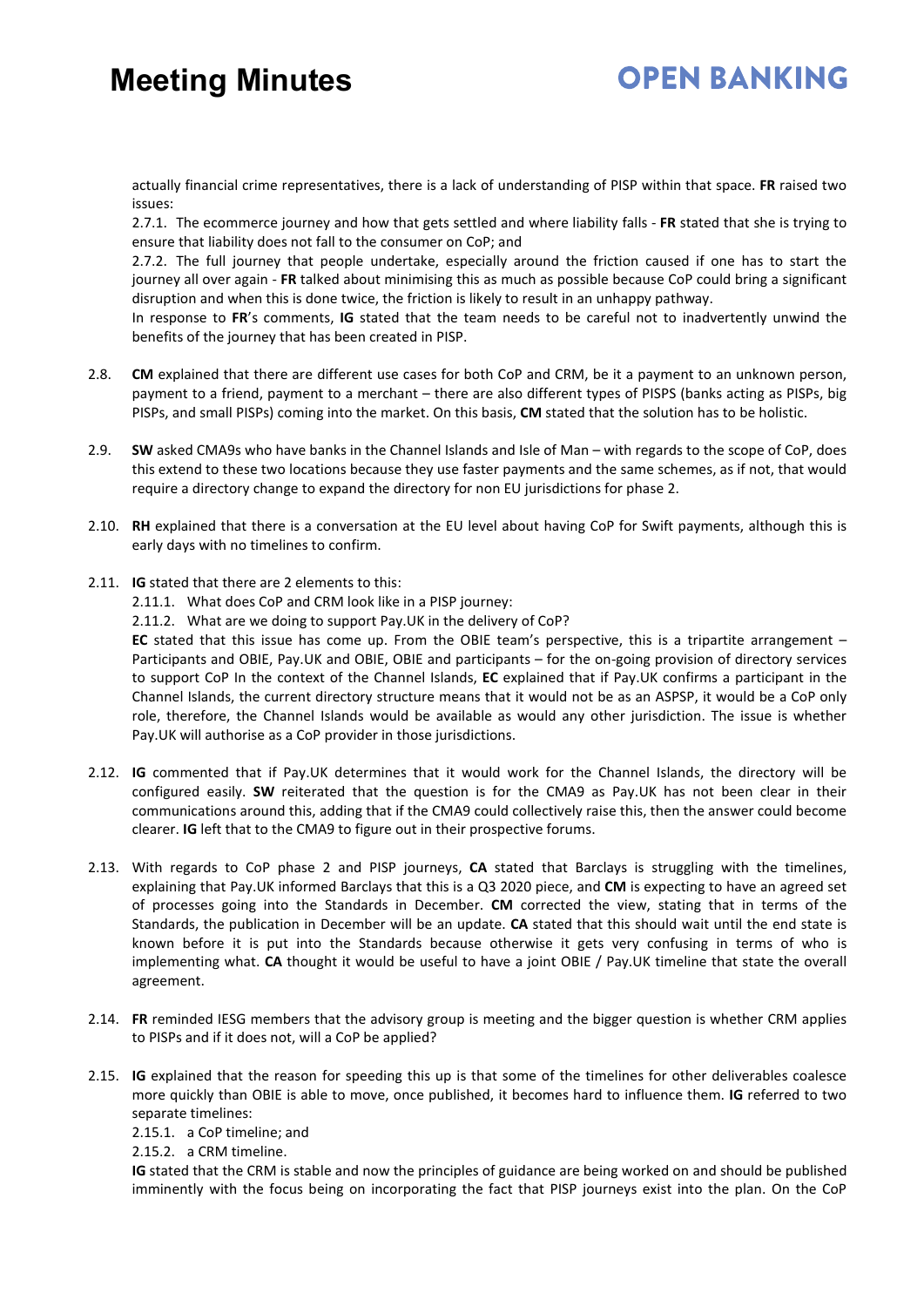### **OPEN BANKING**

piece, **IG** stated that there is build associated with this as well, the timeline for which is being set by Pay.UK. **IG** added that he has asked the OBIE team to be clear about what the timelines are, how this will be influenced, who needs to sign off. **IG** referred to a positive conversation with Chris Woolard the day before (16 November 2019) to ensure that when a case can be represented, that there is a clear mechanism in place. **IG** added that his jurisdiction as Trustee over CoP and CRM is limited, therefore there is a collective requirement to make this work as an industry. **IG** requested to see the timelines from **CM** in order to ensure that they sync up with what the other initiatives are doing and to avoid the situation of undue instability or creating rework for the CMA9.

#### **2.c P14 – Evaluation of Efficacy of Account Comparison**

- 2.16. **IG** introduced the P14 paper stating that account comparison is a key aim of the Order and this is an effort to try (for the second time) and understand the position of the market. **IG** added that this is not complete as it has been broken down into a number of phases, asking **AA** to explain the relevance of the phases and to walk IESG members through the overall approach – i.e. to move from stakeholder representations to Trustee actions.
- 2.17. **AA** explained that the headline conclusion is that there is a lot of activity in the market for personal current account holders (PCA), but not for PWC and reasons why are explained in the report. In terms of Price Comparison Websites (PCW), there are alternative ways that both Challengers and existing firms choose to recruit new customers, rather than using PCW. **AA** explained further that what remains to be seen is Challengers taking more than just new accounts though this is likely to ramp up as if more business from incumbents have the right propositions in the markets. **AA** explained that for business current account holders (BCA), the situation is different owing to smaller market size, smaller number of organisations and there is less incentive to offer any PCW service, although there are different actors in that space – Xero and accounting platforms who are in there and able to offer nudges to either the accountant as a middle man or directly to customers.
- 2.18. **AA** stated that engagement of SME's in this debate has been difficult; trying to offer new and additional choice in competition in terms of unbundling the core current accounts to business customers is a clear objective, one that PCWs or their ILK (in terms of digital comparison tools) might help to provide; however, there have been a few examples of this, but not a lot. **AA** explained that the recommendations are about looking at other things that the OB is considering rather than being definitive - examining the concept of existing, developing new sandbox environments, ramping up the SME forum and considering new ways of engaging through that forum to drive awareness and activity in this space.
- 2.19. With regards to the statement around fees and charges, **AA** stated that this is an output in the PCA space and understanding if that is possible to be shared via an API. **AA** explained that the phase 2 question around open data was parked; in the original p14, there was exploratory work on whether it was delivering what it should, but the team decided that it was better to explore what is preventing PCW's from coming in and considering whether this is a blocker; the answer to this question is not yet clear.
- 2.20. **IG** referred IESG members to slide 64, which tries to lay out what the blockers are to getting account comparison to work and it is not all about the technology, but also things like across the customer acquisitions, commercial returns of actually operating a PCW and also, the complexity of processing the data. **IG** explained that it is important that the right problem is being solved, rather than just coming up with a technology solution in the hope that everything works from there on.
- 2.21. **IG** explained that in order to close off an evaluation, the usual process is to get to a point where Trustee actions are shared with the CMA9, with a piece within that process calling for representations from stakeholders to come to the Trustee.
- 2.22. **MCH** informed IESG members about a discussion in the Delivery Working Group (DWG) about P14, a lot of which is reflected in this paper. **MCH** stated that one of the problems is that there is a lot of emphasis on switching and looking at PCA and BCA without a further analysis about what is bundled up. **MCH** added that the services within the account need to be unbundled in terms of PCA and BCA. From an SME point of view, **MCH** stated that if the proposition and trusted provider are right, then there will be a product that is susceptible to comparison. **MCH**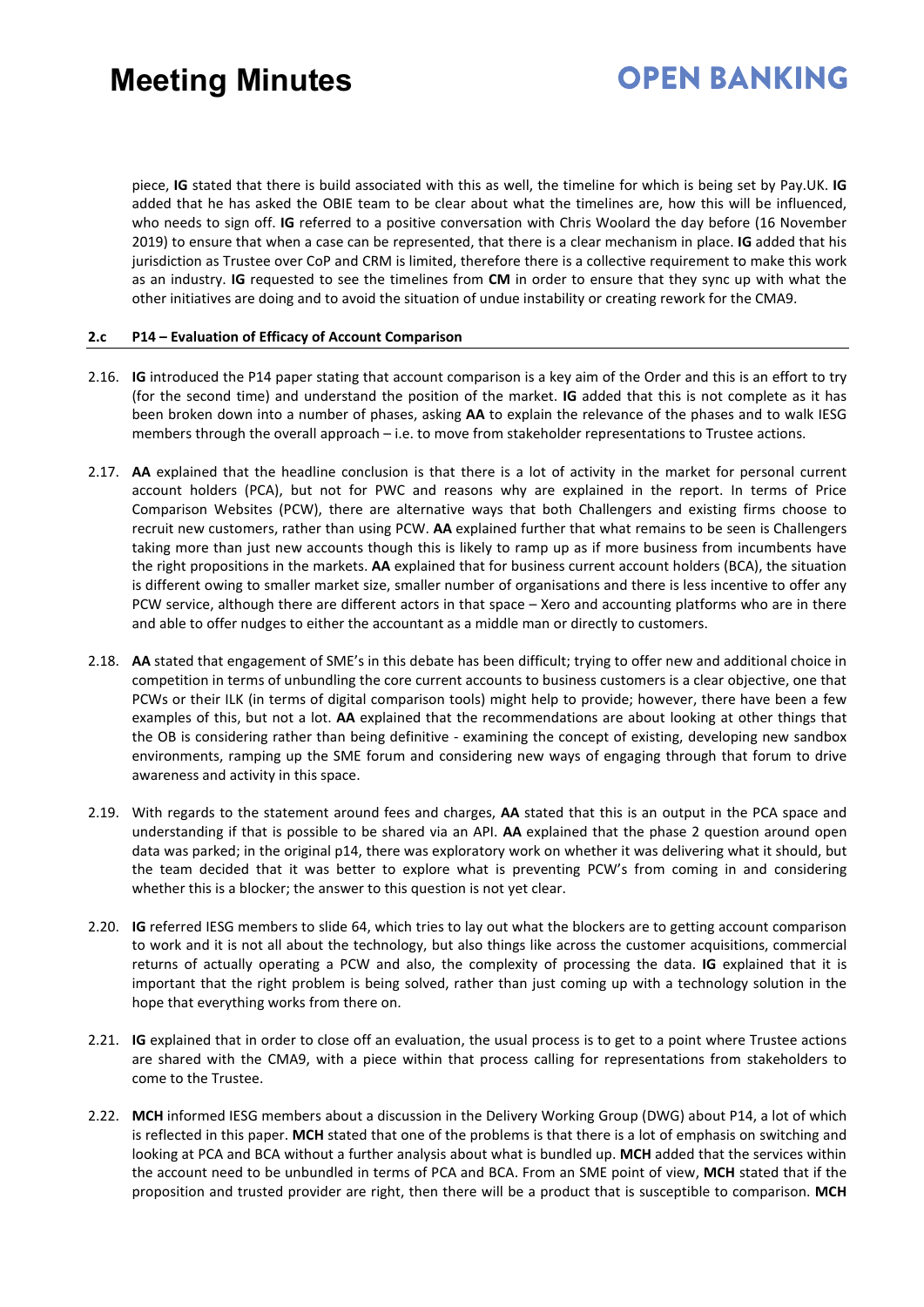### **OPEN BANKING**

stated that there is a lack of transparency about the nature of the bundled services, including what is bundled together into a BCA.

- 2.23. **FR** addressed the context of the paper, stating that it is helpful to look at the entire piece holistically in order to understand what is going on in the market, adding that if this was going to be taken forward, there has to be an interest in understanding it, building it and getting a better deal. **FR** stated that this is where it has been identified that consumers can get value from Open Banking in different ways - switching, 3<sup>rd</sup> party overdraft and a high balance swept away. **FR** thought that a lot of emphasis has been on switching SMEs when there are limited products in the market for consumers on  $3<sup>rd</sup>$  party overdraft or high balance sweeping and wanted to know why – is it because there are no variable recurring payments arrangements or something else? If this is going to be taken forward, **FR** was interested in seeing how the market is stimulated through the Open Banking challenge, but to understand the other hindrances. With regards to the issue of price comparison for current accounts, **FR** stated that there is a requirement that PCA is offered through MAPS. **AA** could not recall this requirement, stating however, that the CMA talks about situations where there are no solutions in the market, the CMA could look into advising that there is one set up by an appropriate body.
- 2.24. **BR** took the conversation back to the report, stating that the initial thought was that there was a problem with BCA comparisons because of the metrics that there are only 4 million SMEs switching rates at 3%, hence the NESTA challenge was set up which provided solutions (e.g. SWOOP). **BR** added that when this challenge was set up, it was thought that if it did not work, the CMA would have to set up something and this was in the context of BCAs. With regards to PCA, **BR** stated that the metrics looked better with 60 million PCAs even with relatively low conversion and switching rates. **BR** agreed with **IG**, stating that there are not too many technological problems and the Order has been interpreted in parallel with PSD2 which means that the information accessible about one's account online has to be made available under Open Banking. **BR** added that in terms of the information currently available online about the SMEs, this was not set by the CMA; the only bench mark set is that the data has to be available to enable comparisons. **BR** concluded by stating that this is the only technological problem, with all the others being economic.
- 2.25. **FR** asked if there is a chance to expand some of the analysis to look at particular questions around why unbundled overdrafts and  $3<sup>rd</sup>$  party sweeping are not being seen; and then the P items could be expanded to include getting a better deal as opposed to a narrow account comparison. **IG** stated that while this is a good point, but as a matter of process, the evaluation items should be closed off, and if new evaluation items need to be set up, then this could be considered separately as opposed to allowing scope creep on the existing items. **IG** reemphasised that OBIE would take stakeholder representations on this, therefore any points that have not been made at the meeting could be directed to the OBIE outside of the meeting.
- 2.26. **SW** stated that from what is being seen in the market, customers are unbundling, but in a different way. They are opening accounts with Monzo, Starling, etc. because they want to save the FX rate on debit card transactions or a specific service from them that offers value. **SW** explained further that there are changes coming in over the next few months that may end up standardising some current account features, FX rates will come off debit cards and there are changes to the way overdrafts are presented and there might be more conversions. **SW** stated that RBS will be providing stakeholder representations.
- 2.27. With the recent history of the market, **GL** stated that account comparison engines never had any real depth of experience other than through **IM**'s Runpath's account aggregation services. **GL** added that prior to PSD2 coming into force, opportunities in the market were not taken advantage of, this was down to the fact that the comparison models were paid by the banks, insurers, the different product providers - there may be other elements worth exploring.
- 2.28. **IM** made an observation in the phase 1 recommendations, it is not just complexity and processing data, but a lack of data in terms of signals.
- 2.29. **IG** stated that the OBIE team is trying to prioritise potential solutions or identify the bottlenecks whilst thinking more broadly than technology and invited IESG members to document all feedback in a letter to OBIE detailing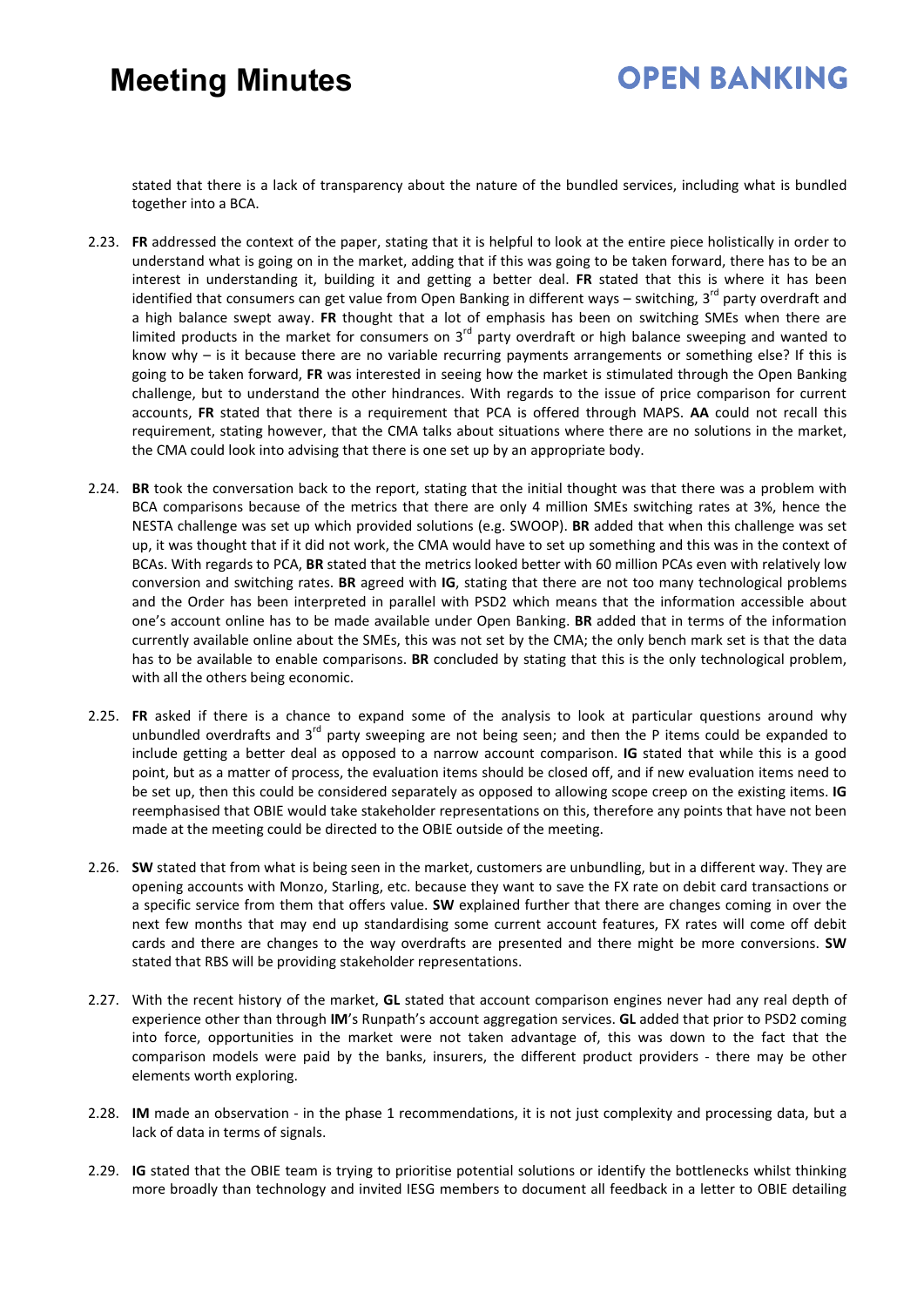### **OPEN BANKING**

what is stopping the market and what the solution is. **IG** requested additionally that the letter should make a specific comment on the notion of the sandbox and if this is actually going to move us in the right direction.

- 2.30. **CA** asked what signals are, stating that clarity on that would give Barclays something to work with. Additionally, **CA** asked with regards to the sandbox if the same one built for PSD2 can be used as a lot of money was spent on it. **CA** expressed a word of caution on statement of fees – Barclays has been doing comparison of the bank statement of fees, but because there are different fee structures, the statement of fees will not allow that comparison, however, this is just a current view based on Barclays analysis. **IM** stated that an aggregate of fees will not support an accurate comparison because it has to be based on the behaviour of the individual with that account or multiple accounts.
- 2.31. **IG** stated that this discussion was helpful to get a broad sense of where opinions are, stating that this will be considered carefully as decisions will not be made based on fixing a problem that does not solve the problem in its entirety.
- 2.32. By way of a sense check on timeline, **RW** stated that high cost of credit is due at the end of the year and this could change the way that information is presented to customers – would there be enough time to go through this process between now and March 2020? **IG** explained that the OBIE team is pushed hard to give Trustee recommendations that are tangible and actionable; therefore, deadlines are requested because otherwise there is nothing to work with. **IG** added that it is a valid point, one that could be taken offline to be discussed with **AA** as well as documented by way of stakeholder representations.

*ACTION - IESG\_2019\_301\_330 - P14 Evaluation of Efficacy of Account Comparison - As discussed at IESG on 17 October 2019, IESG members to provide stakeholder representations to the Trustee, copying in Alan Ainsworth by 25 October 2019. Due Date – 25 October 2019* 

#### **2.d Customer Experience Guidelines (CEG) for TPPs**

- 2.33. **IG** introduced this paper, stating that the entire CEG for TPPs has been included in the pack because they set important context; these are applicable to TPPs as opposed to ASPSPs (therefore, not the CMA9), these papers include the first version and MCh will be walking IESG members through the process for evolving, as well as the next version. **IG** added that under PSD2 and Open Banking, the ability to mandate TPPs is limited; by definition, these are guidance – instructive and voluntary, however, **IG** encouraged the OBIE team to think about how elements of this can become the basis of a code that would sit with the purview of the ICO. **IG** explained that all the pages and flows will not be discussed in detail, but stated that as a construct, IESG members' perspectives would be welcome.
- 2.34. **MCh** explained that the intention of this paper is to bring some clarity around the customer journey. **MCh** went on to explain that the OBIE team has consulted widely and considered the relationship between PSD2 and GDPR; the first step is to bring clarity to the customer journey itself, including the components of the consent journey; therefore considerations have been given to the set up phase, the consent management, revocation, offboarding and the right of erasure at the end of it. **MCh** stated that the team tried to ensure that a structure was established around the consent to ensure that the key perimeters of the consent could be established; so that a value can be applied to those and a set of languages can be defined for clarity to the customer. **MCh** stated that the paper looked for things that would help the customer to understand as well as the speed at which they would understand and thereby improve the propensity to share.
- 2.35. With regards to context, **MCh** explained that the customer journey and structure around consent have been established, consideration has been given to how this could be developed into a formal code because once the parameters of consent are known and values are assigned to those, a Standard can be built around that and the information can be recorded. **MCh** stated that the team understand what this might look like; however, this has not been taken any further.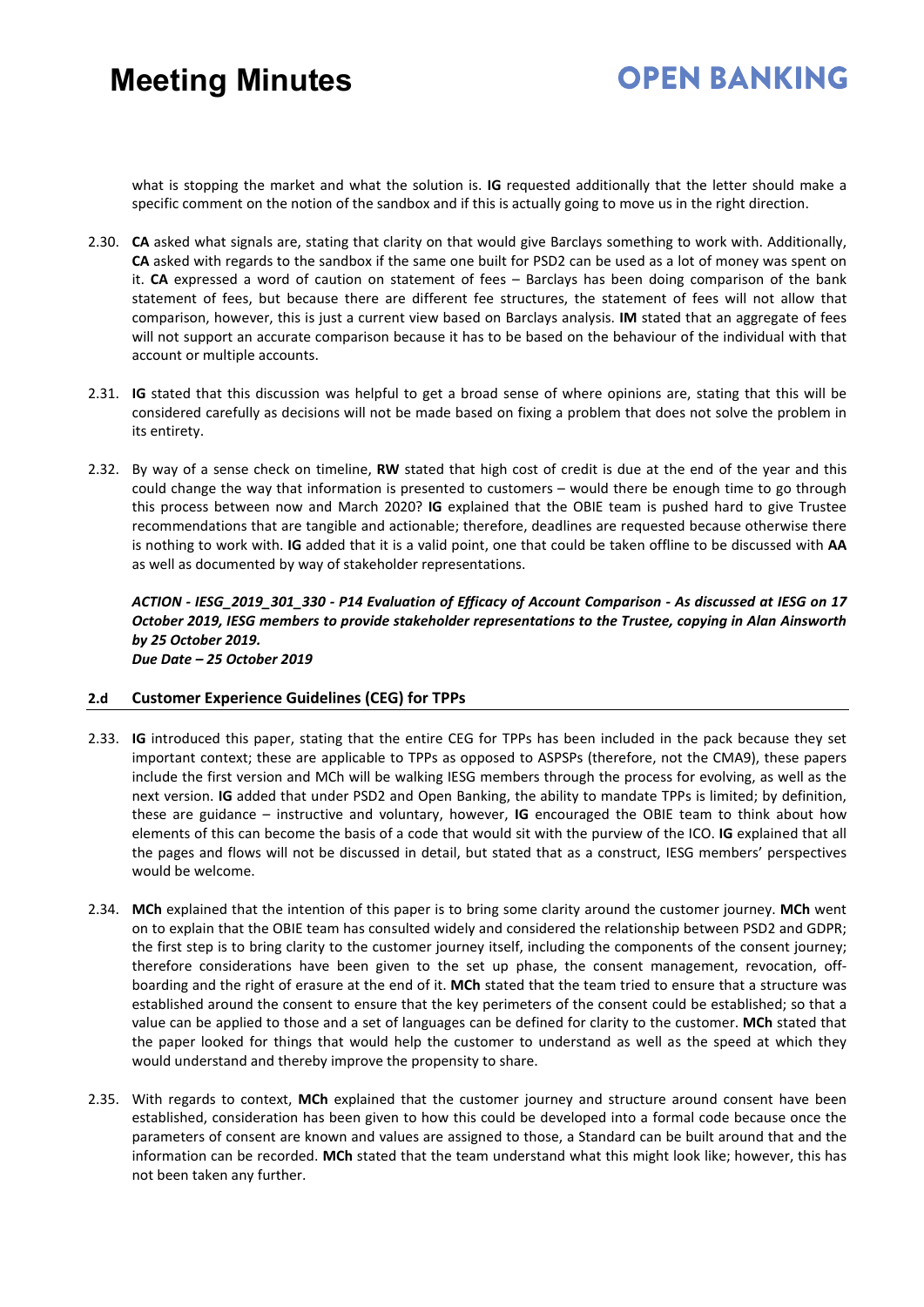### **OPEN BANKING**

- 2.36. **IG** concluded the walkthrough by stating that this is a stab at looking at *'what good looks like'* from a consumer point of view in the TPP domain, adding that **MCh** and team have worked closely with **SM** of the ICO to progress this. **MCh** confirmed that the OBIE team spent a day with ICO walking through the proposed paper, giving the ICO team a week to feedback; this was followed with a one to one call, feedback of which was incorporated into these guidelines.
- 2.37. **SM** expressed the ICO's support for the engagement and direction of travel. With regards to progression to a code, **SM** stated that under the GDPR, the ICO can give *'blessing'* (approval) to a document that is then adhered to by a particular sector. **SM** added that this could be worked towards with support from the ICO. **SM** stated that support from the ICO can be shown in a number of ways, such as launches, publicity, etc. and that the code is something that should be aspired to, therefore, the ICO will be supportive of its mechanism without being binary about it.
- 2.38. **IG** stated that the support is not expressed in this version; however, the idea is to include that in the next version. **MCh** confirmed, stating that this would be ready in Q1 2020, adding that the timelines are still being worked on. **MCh** stated that the intent is to publish this as a draft as there are some parts that may be amended; following which it will be integrated into the CEG from end to end so that the complete journey can be seen through the online version. **MCh** explained that the idea is to go into consultation on this once further work on the code, the language, more detailed wireframes has been completed. **IG** asked if this might include the support of the ICO, asking **SM** if this is the kind of material that the ICO envisaged in terms of a code. **SM** stated that the codes being seen by the ICO are more text based than formal codes of conduct for industries processes; however, this is early days and looks good so far. **SM** issued a health warning in that the ICO has not actually issued any codes just yet and getting the regulator to sign off is hard, the ICO support and approval would help to validate.
- 2.39. **IG** stated that it would be ideal to have a governance process for OBIE to submit for approval, but if that does not exist, then it would still be helpful to know from the ICO if there are any gaps in what the OBIE has produced so far compared with what the ICO would usually see in a code; this would enable the OBIE create a structure and to understand what the deliverable looks like. **SM** asked **MCh** to engage with Chris Taylor of the ICO as he is knowledgeable in the area of codes.
- 2.40. **IG** asked **MCh** to describe the engagement with the TPPs on this. **MCh** described the engagement as positive, the steer from the TPPs is that if it brings clarity for some of the dimensions, then it is really helpful; they were not keen on the UR and UX space being interfered with. In terms of CMA9 acting as TPPs, **MCh** stated that there has been good feedback from the consultations, this was published on confluence.
- 2.41. **FR** stated that this is a good step in the right direction and the consumer forum was pleased to see the direction in which this is going and also that perhaps this would be useful for other sectors. In terms of the document itself, **FR** was happy with the table on the front page of the document that shows the options for evolution of the document. **FR** spoke about the space around how to explain the onward shared parties, pointing out that it is good to share how to stop onward sharing; however, it would be good to share a wireframe on how to get to those that stop onward sharing. **FR** stated further that some of the content is repetitive; however, **MCh** explained that this is due to the fact that this is dynamic to show how it will look like online, adding that it could be picked up offline. **FR** agreed and added that she convened a roundtable on Consumer Consent on 12 September 2019 and a further workshop for TPPs on onward sharing is in the pipeline.
- 2.42. **IG** informed IESG members that any amendments should be fed through to **MCh** as this does not need to be published in this format.
- 2.43. **CA** expressed her support for this, but stated that when considering the fact that the desired outcome is to raise the standard of the end to end customer journey, the question as a group is how achievement of the right outcome will be measured objectively. **CA** wanted to know if there would be some form of evaluation that shows percentage number of TPPs in the market that are broadly adhering to this. **CA** added that considering this is not mandatory, perhaps a future action could be what the objective measure of the efficiency of this is. **FR** stated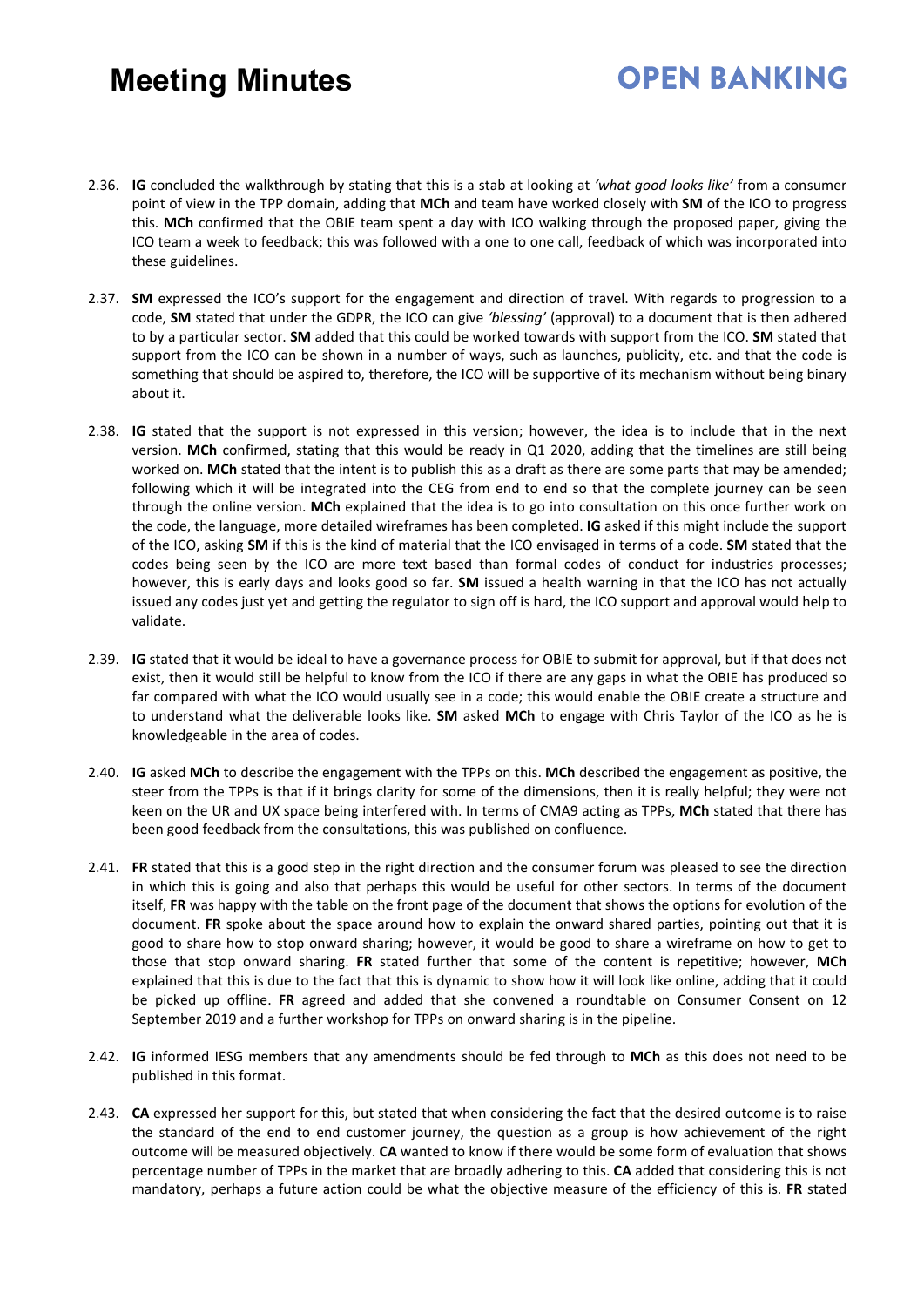### **OPEN BANKING**

that this is iterative; some of the wireframes are robust, but there are not enough examples in the market of how to use this – how do you explain? How do you make terms and conditions clear? How do you make people's rights obvious to people – these are known problems which have not been addressed. **FR** expected that there will be learnings over time and potentially understand where the market is not being as upfront as it could be and the reason for this.

- 2.44. **IG** drew a line, thanking the TPPs who contributed time and effort to this, stating that this is an important piece of work because one of the risks of Open Banking is getting bad consents and other aspects that affect consumers in the TPP side of things. **IG** added that this helps the TPPs understand what good looks like. In agreeing with **CA**, **IG** stated that if at the end, this document is created and nobody adheres to it, it will be of no benefit. **IG** liked the idea of working towards a Q1 2020 update on this and wanted to hear about the continuing engagements with TPPs and at that point, it would be good to get some words of support from the ICO in order to ensure that this is more than just an academic exercise.
- 2.45. **GL** stated that the engagement of the TPPs on the CEG has been positive from the AIS community, stating that they are open to the next stages of this journey. **GL** expressed concerns coming through from firms that are taking data that goes beyond PSD2 data and just trying to ensure that there is consistency of approach. **GL** echoed **CA**'s approach on measurement and suggested that perhaps in the future some of these things can move on to be enforceable. **GL** commented on the PIS category, stating that there was great degree of scepticism on any interference from either the ASPSP role or the TPP role in illustrating how they would conduct their businesses; many of the particular continental PISPs are still arguing that redirection may not be the way forward.
- 2.46. **IG** stated that these are helpful points and a decent segway into the *'Updates on Europe'*.

*(Note - There was no objection to approval of this paper which is the first version of the Customer Experience Guidelines for TPPs that has been developed in order to describe each variation of the end-to-end customer journey and it will be fully integrated into the existing CEG; it will be developed through further iterations.)*

*APPROVAL - IESG\_APR\_LOG\_056 - the first version of the Customer Experience Guidelines for TPPs that has been developed in order to describe each variation of the end-to-end customer journey and to be fully integrated into the existing CEG. It will be developed through further iterations*.

#### **2.e UPDATE ON EUROPE**

- 2.47. **CM** stated that the EBA API working group consists of representatives of 9 TPPs, 9 ASPSPs including from the CMA9 – HSBC and BOI and 8/9 market initiatives – including Open Banking, Berlin Group, STET and some of the consolidation aggregator hubs, representatives of the NCAs across Europe and chaired by the EBA and attended by the EC; this was the fifth meeting. **CM** stated that the general theme is that it goes through a number of the issues that have been raised and clarified, and new issues that get raised. **CM** stated that the first significant point is that the EBA has had a lot of issues raised that are being worked through. These take time and so the next working group will take place in January 2020.
- 2.48. **CM** advised IESG members that the point of focus was around the fact that the UK is significantly ahead of Europe in terms of the overall quality of implementation; there were, therefore, issues raised by TPPs about some of the challenges they have had. The lack of standardisation and conformance testing means that it is taking up to two months to connect or have their eIDAS certificates recognised by some of the ASPSPs. There was concern in the EBA API Group about the lack of quality of some of the APIs across the EU. They have mostly not been tested properly due to the inconsistent approach and late delivery. There are very low volumes of APIs and almost no PISP payments being made across Europe that are using APIs. **CM** explained that there are some ASPSPs who have delivered good quality APIs, there is no consistency and low levels of adoption.
- 2.49. **CM** explained that the European Commission were concerned about this, commenting that things that ought to have been ready in March are still not ready. **CM** stated that the items discussed were things like '*sharing*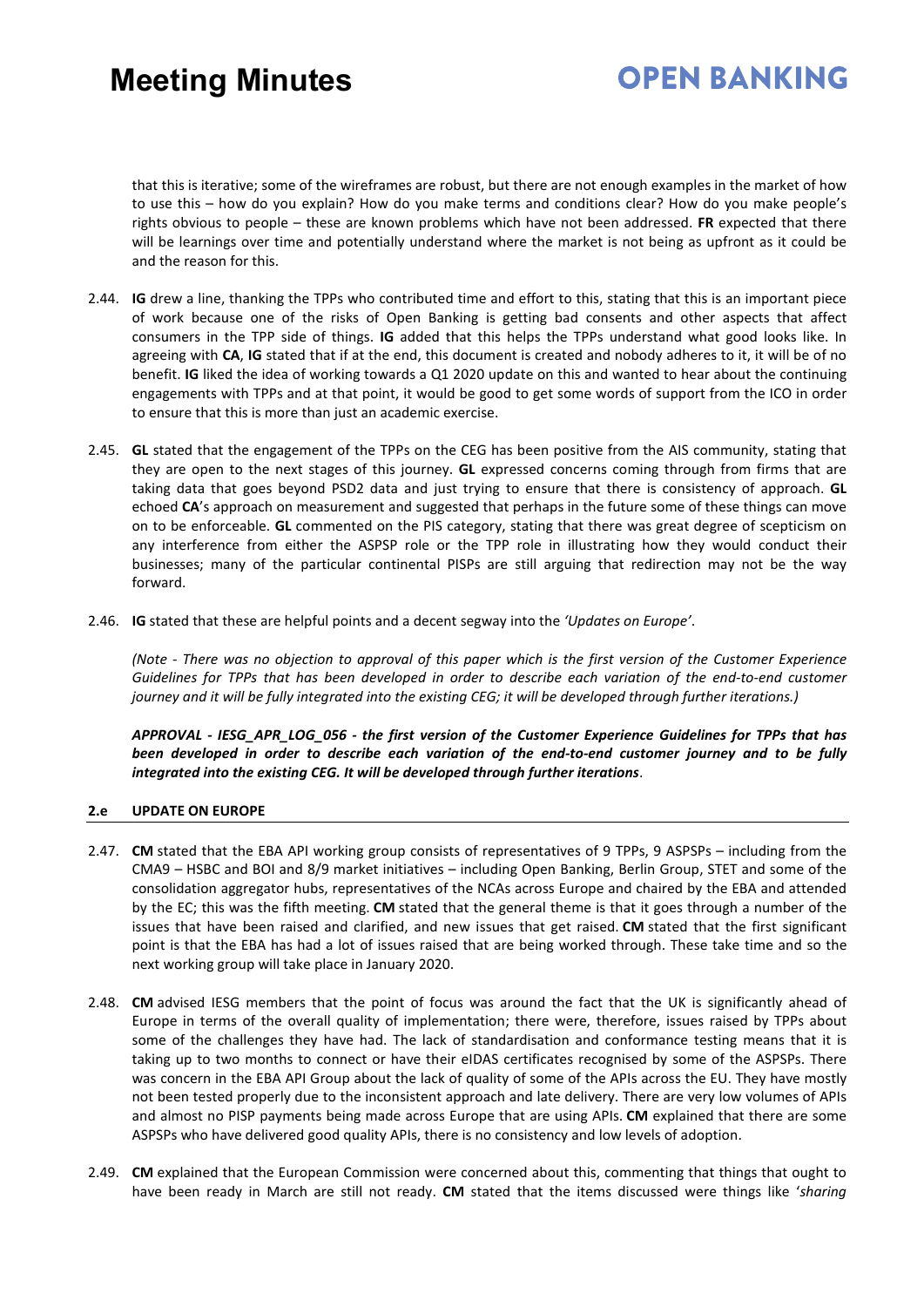### **OPEN BANKING**

*account holder name'* and clarification on whether that should be for PISP as well as AIS. **CM** stated that there were concerns around items 3b (Manual entry of IBAN) and 4 (Perceived obstacles under article 32(3) RTS) which linked into redirection and manual entry driving friction into payments journeys where friction is a barrier to adoption.

- 2.50. **CM** stated that the most relevant point was item 7 (delegated SCA for AIS account access) there is a consistent and strong concern from TPPs in Europe around the requirement for 90 day reauthentication and how that is going to be a significant barrier for use cases. **CM** stated that UK Open Banking shared with the EBA API group the consultation paper that is being undertaken for the UK market. **IG** asked if the consultation was about the decision made by OBIE to design the standards but not mandate the recommendations from the API evaluation group. One of the options is for the TPP to perform authentication rather than the ASPSP. **CM** confirmed this to be the case.
- 2.51. **HP** echoed **CM**'s opinions, stating that PSD2 and TPP access has teething troubles similar to the ones the CMA9 and Open Banking ecosystem had last year – this took six months with the co-ordinating hand of the OBIE to drive that out. Without the co-ordinating hand, **HP** failed to see how this would be fixed soon.
- 2.52. **RR** asked if the tone of this is because the law is not being applied. **HP** explained that the tone is that the law is not being applied (EBA's view) and there is no co-ordinating hand with some binding power, e.g. a scheme or entity like Open Banking.
- 2.53. **CM** stated that for AIS, the significant perceived obstacle regarding the law is around the 90 day reauthentication. For PIS, it is more concerning for some players in the market because there is a difference of opinion from PISPs around what they were expecting to be available and what the regulations require or allow. For example, name of account holder, some of the points mentioned around sharing of PSU information redirect even with ApptoApp cannot work for many use cases that many PISPs are currently operating in Europe. **CM** mentioned that there are other things around status – confirmation of funds, there are some use cases where use cases where PISPs currently get access to recent and real transactions and can make a real time and a 'confirmation of funds' does not offer that.
- 2.54. **GL** explained that FDATA Europe (as part of the European Commission's PSD2 Taskforce) had received a letter from Vice President Dombrovski highlighting that he is aware of the issues that the TPP community has reported both in the regulations and in the delivery. **GL** referred to complaints made at an EU level about the exemption process. Some NCAs appear to have provided blanket exemptions to ASPSPs. TPPs do not have access to the decisions made between an ASPSP and their regulator, but it is widely reported that the qualities of the APIs that would be required to meet the criteria for an exemption have not been fulfilled across all the ASPSPs in those markets. **GL** added that there is also a request for greater clarity from the EBA and European Commission on the issue of *'Customer Not Present'* access, stating that there seems to be contradictions within the RTS, particularly around what can and cannot be done re Article 10 to try and ensure that the TPP can access the customer data without the customer being present at least 4 times per day. **GL** also stated that TPPs have a strong reaction to the words 'delegated authority', in relation to 90 day reauthentication which is assuming that the ASPSP has the right to delegate, whereas in this case, it is the customer giving consent to the TPP to perform a service. The RTS states that the Payment Service Provider (PSP) may provide the authentication. The TPP representatives on the PSD2 taskforce (**GL** plus Ralf Ohlhausen) have asked the EC and EBA to focus on 5 issues, namely 90 day reauthentication being passed to the TPP and then revised to opt-out (subject to clear communications to the PSU) rather than opt-in, a fair exemptions process, customer not present access being mandatory in an adjusted interface, avoiding mandatory redirection, and ensuring that the fraud prevention measures such as Name of Account Holder is strictly enforced.
- 2.55. **IG** referred to HP, CM and GL there is no surprise that all of these are in debate, but in this context the interest is in the impact on UK Open Banking. Open Banking reacts to the outcomes of the EBA Q and A and then discusses with the FCA any issues that arise from those changes. **GL** responded by stating that PSD2 is a maximum harmonisation directive, however, at the moment it is fragmented. In the event a settlement is that keeps everyone on the same track is reached, things like redirection-only might not be the only offer, which will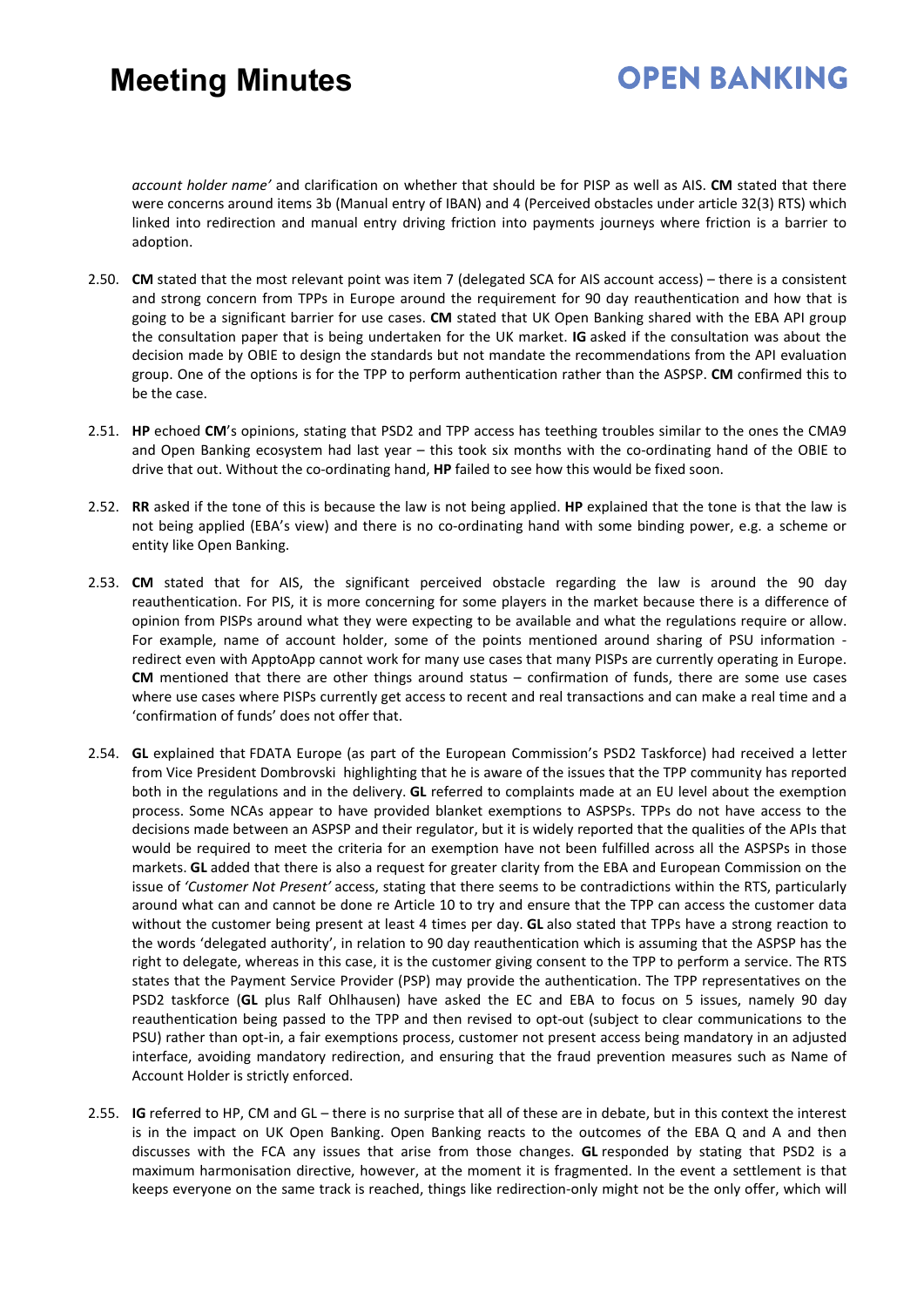### **OPEN BANKING**

mean that in the UK, the service would have to enable different types of flow. If the UK follows a different path (with Brexit), then some of these issues may end up being solved by the FCA. **HP** agreed, stating that based on what the TPPs were saying, firms are unlikely to get through exemptions across the major markets by March 2020. Even by the stats they shared with CM, **HP** noted that the number of TPPs in production with even the largest European banks in each of the markets is sub five in many cases and some zero. **HP** thought that some markets might move to modified customer interfaces. There may be extended periods of largely ineffective TPP markets where there is compliance, but not many solutions in place. **IG** stated that his interest is in the nearterm impact on the programme. Given the March deadline and the fact that there is no EBA working group scheduled until 2020, **IG** asked if this means that there will not be much new output to consider until Q2. **GL** stated that EBA might have something on the reauthentication model in the next few weeks, and are actively working on this issue, but have not made clear what the direction of travel is. The European Commission appears to be pushing the EBA quite hard to make some early decisions around this in order to get early relief to TPPs who are struggling for business continuity. **HP** stated that the conflict is that the European Commission wants to see things done in a matter of weeks, however, the reality is that delivering regulatory change and then technology change is sure to be much slower; **HP** added that there would either be an enforcement of the law (modified customer interfaces) or a prolonged period of transitioning, i.e. accepted noncompliance.

2.56. **RR** stated that when he wanted to know if the law was inexistent or incorrectly applied, **GL** stated that there is a big push to move away from a redirect only model, particularly where it cannot be married to things like customer experience guidelines and App to App. **RR** added that there might be a need for a better and more consistent application of the law and a more consistent application of an appropriate standard at which a redirect model must operate. **HP** stated that the EBA qualified previous comments, stating that redirect is not an obstacle and the FCA elaborated on that in their final approach document and there appears to be a wide understanding of what that means – a slick redirect. The TPPs have two legitimate complaints: 2.56.1. The slick redirect has not been applied by NCAs; and

2.56.2. In some use cases, particularly PISP flows, even slick redirect may or may not support the use case.

- 2.57. **IG** explained that the onus is on Open Banking to demonstrate what good redirection looks like having had the opportunity to deliver the Customer Experience Guidelines, Standards in delivery and App to App – the better the delivery, the more other markets in Europe will learn from that experience in the way that Holland can be used as examples of how PISPs work; in the UK, there is a form of redirect that feels like it does work well for AIS. **FR** raised a slight concern – PIS needs to work on a redirection in the UK in order to argue that that is a viable model, because otherwise, something will be imposed, as opposed to the opportunity to influence. Inspite of there being workshops, **FR** explained that there is still some work to be done around PISP journeys – how this can work as a product in its own right would be ideal. Whilst not trying to solutionise a product, the key is to look at this holistically in trying to understand the key barriers and how can there be a more constructive dialogue than appears to have happened in Europe. **FR** added that the exemption process as a regulatory tool needs to be revisited and would be interested in other mechanisms that would get firms acting and moving quicker – for example, there are running schedules in Network Rail and failure to adhere would amount to fines. **FR** wondered if the TPPs are not asking for some of these fining mechanisms or other mechanisms that discipline the market better. From a consumer point of view, **FR** stated that things get imposed that go to the opposite end of the spectrum to try and make amends as quickly as possible and the consumer suffers, and on that basis, wanted to know if TPPs are asking for other mechanisms. IG referred to a current discussion about a European wide scheme for PSD2. **CM** explained that what the TPPs are asking for is quite nuanced and if there is a recognition that if redirect works well, it works well for AIS and some of PIS use cases; but many of the PISPs are complaining that even when redirect is done well, it does not work for quite a few of the PIS use cases. **CM** pointed out that the other issue is around customer protection and liability and other issues that are associated with these; therefore, the use cases need to be looked at on their individual merits.
- 2.58. As some of the PISPs have been trying to protect their direct journeys and do not want to invest in something different, **FR** wanted to know if the problem is that redirect does not actually work in that journey or that they do not want to invest in it because it costs them money. **CM** said it is not the latter, in some cases it is about protecting their business model, but if it is largely used, it is of value to lots of consumers and if this stops, this is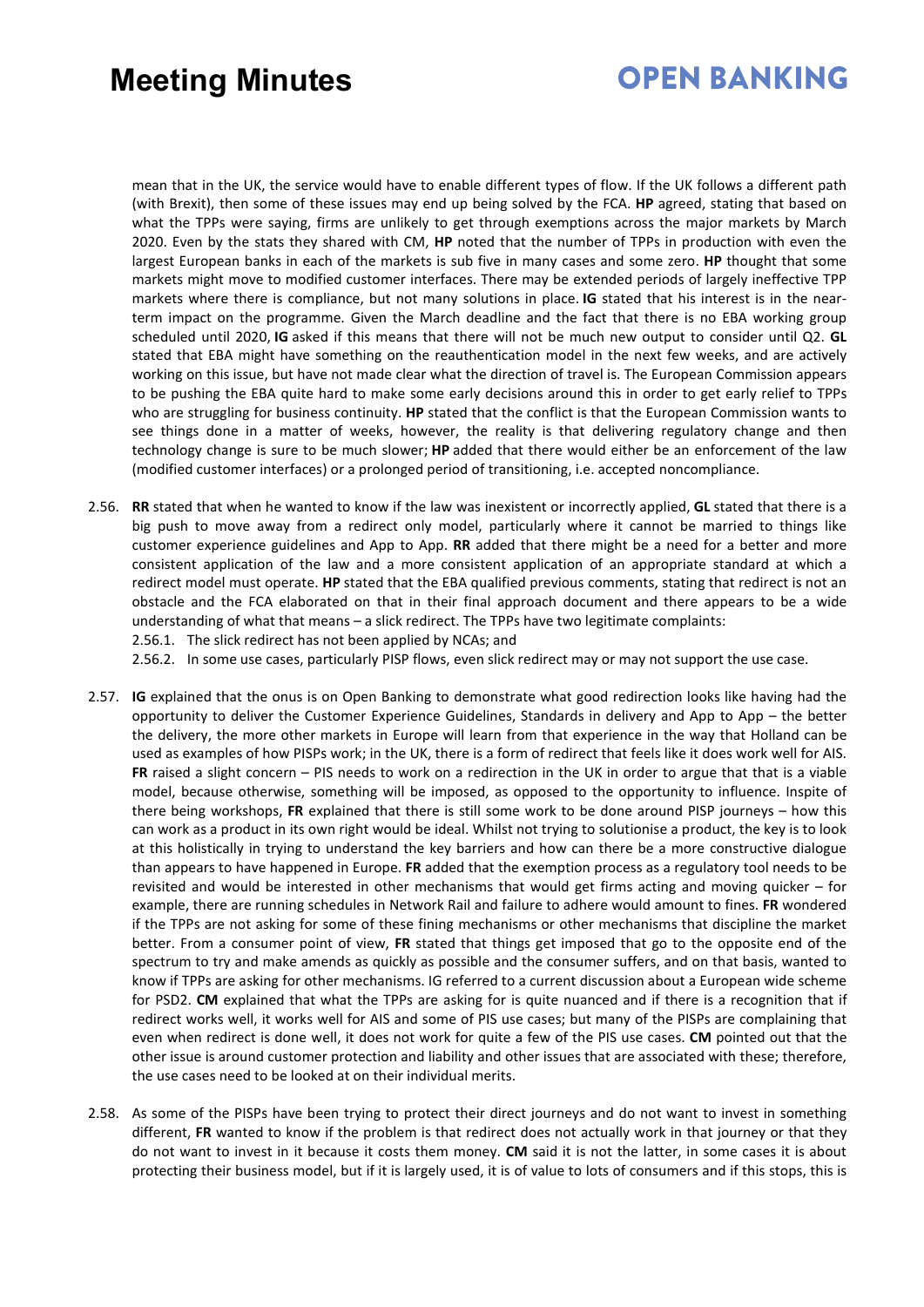### **OPEN RANKING**

a concern for consumers as well as business model of some of the PISPs. **FR** asked if anybody has adopted and tried to implement the redirect model. **CM** confirmed that they had.

- 2.59. With regards to **IG**'s question about what is going on in Europe, **AA** stated that this is complicated, but that there also is the European Retail Payments Board which has a working group looking at a separate API scheme; they released a report back in June and **AA** encouraged IESG members to read this. **AA** explained that there is a strategic view and strategic understanding of a number of issues that would need to be addressed to resolve PIS and the solution is a scheme which does not have all the answers or next steps, but the ECB recognise that for this to work, ubiquity and a set of rules will be needed. **AA** stated that as PIS is fragmented across Europe and within member states, the merchants need ubiquity for the use cases and until this is understood, it would be difficult to sell to a customer. In summarising, **AA** stated that there is possibly a requirement somewhere for proper strategic conversations in the UK, but who owns this is not clear.
- 2.60. **IG** wrapped up stating that it is important to keep an eye on the developments in the EU regulatory domain, and the onus is on OBIE to demonstrate that what has been built works well and there will continue to be work done on the standards.

#### **2.f OPEN UP CHALLENGE (OUC) 2020 UPDATE**

- 2.61. **IG** introduced this paper, stating that NESTA is running this with **MCh** leading from OBIE.
- 2.62. **MCh** stated that of 107 applications, the team came up with a long list of 29 which went through assessments (14 people assessed). Across the 29 that will go through the judging panel on 06 November, **MCh** advised that there are 13 different use cases with a range of propositions around each use cases and lots of breadth; there was also good regional input – 30% of the companies in that list are from outside London, good diversity within the management teams, a good mix of large and small companies – the overall picture is very encouraging with a lot of innovation.
- 2.63. **MCh** stated that programme kick off is around 20 November 2019.
- 2.64. **IG** advised IESG members to approach **MCh** in the event that more information is desired.

#### **3.a AOB - UPDATE ON UK BASED QUALIFIED TRUST SERVICES PROVIDED (QTSP)**

- 3.1 **AA** stated that the organisation issues AIS certificates and the original concern was that there were not any, there are now some although not necessarily in the UK. **AA** added that UK legislation (even post Brexit) allows for UK entities to rely on EU issued eIDAS certificates, therefore, the decision at OBIE was that the piece of work to look into creating a UK QTSP would be discontinued.
- 3.2 **FR** asked if the quality of the EU QTSP can be relied on, to which **AA** responded by stating that for OBIE to resolve issues would be a big lift, therefore, it is better for other organisations who own them to improve the quality themselves and clearly TPPs across Europe are working with those QTSPs to improve the quality of what they are doing. **FR** asked if the number of people accessing the Open Banking directory with an eIDAS certificate only can be monitored; as the issue is consumer trust downstream.
- 3.3 **IG** stated that regardless of whether they have an eIDAS certificate or not, the OBIE will check that they are authorised by the NCA, so there should be no doubt about the integrity of the ecosystem on the grounds of weaknesses in QTSPs.
- 3.4 **SW** added that some QTSPs are actually major certificate providers across the board.
- 3.5 **IG** drew a line under the discussion and suggested that IESG members speak to **AA** if more information is desired.
- 3.6 **IG** asked if there were any closing comments round the table or on the phone, there were none.